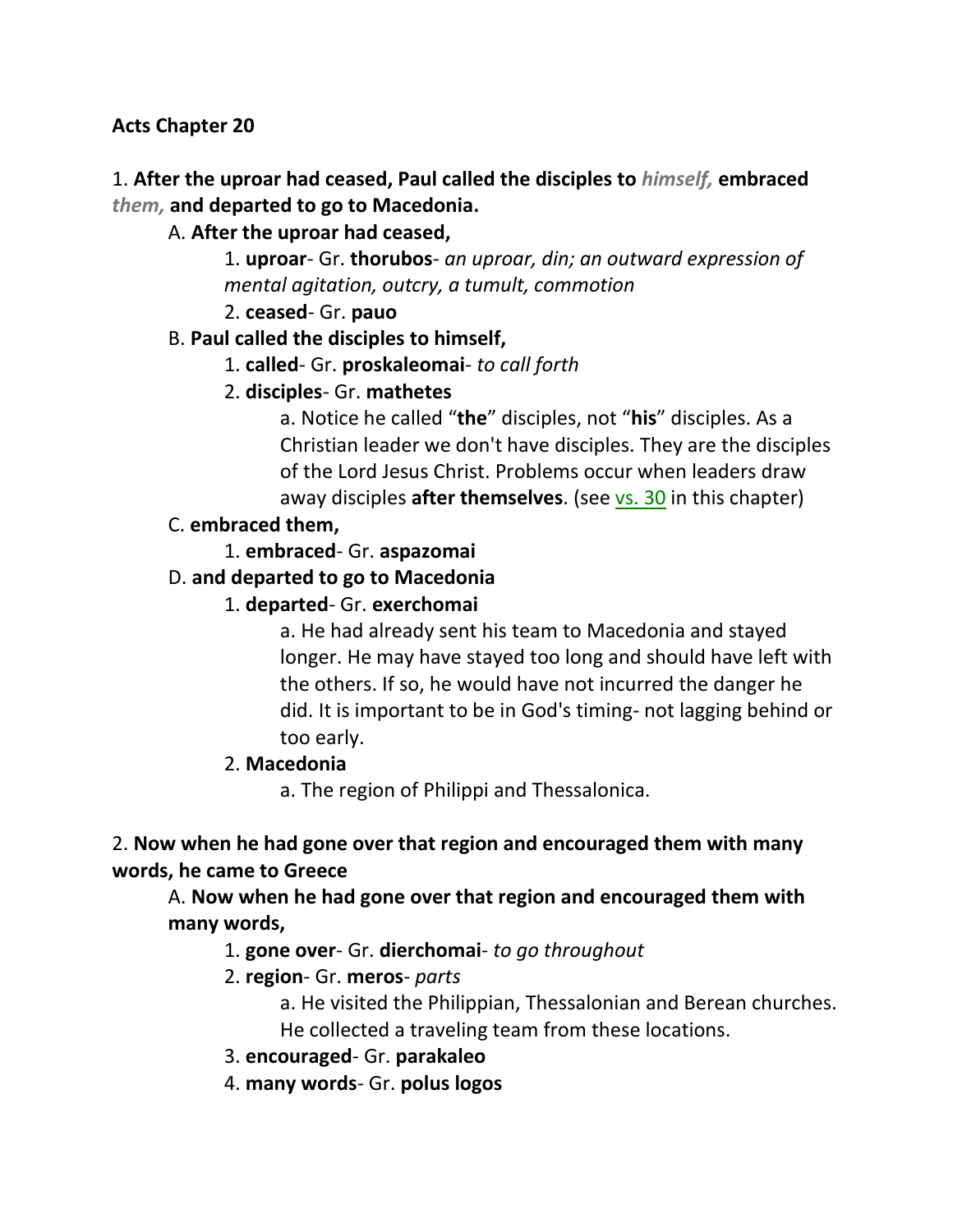a. Paul was known for speaking with many words and for long preaching. (see  $\overline{vs. 9}$  in this chapter)

b. Words can either encourage or discourage people. Be careful with your words!

### B. **he came to Greece**

1. **came**- Gr. **erchomai**

- 2. **Greece** Gr. **hellen**
	- a. That is to the city of Corinth which was in Greece.

# 3. **and stayed three months. And when the Jews plotted against him as he was about to sail to Syria, he decided to return through Macedonia.**

# A. **and stayed three months**

1. **stayed**- Gr. **poieo**- *to do*

a. I find the use of this word **poieo** humorous. Literally the Greek says Paul "did three months" there at Corinth. This is the language you would use of serving a prison sentence and of doing time! The church of Corinth was Paul's problem child and it was not fun being with them.

b. Sometimes ministry is not easy and sweet. Some people are hard to deal with, but you still need to "do time" with them!

# 2. **three months**- Gr. **treis men**

a. I bet these were three loooonnnng months to him!

# B. **And when the Jews plotted against him as he was about to sail to Syria,**

# 1. **Jews**

a. No doubt these were those who Paul had stirred up when he tried to minister to them instead of Gentiles who he was called to.

2. **plotted**- Gr. **epiboule ginomai**- *a plot or plan against occurred or began*

a. They had plans to either sabotage the ship or assail him as he attempted to leave port.

b. I am glad our God knows all including the plans of the enemy and can steer us clear of them even if we don't know about them!

3. **sail**- Gr. **anago**- *to lead or bring up [by the wind], sail*

4. **Syria**- means *exalted*

# C. **he decided to return through Macedonia**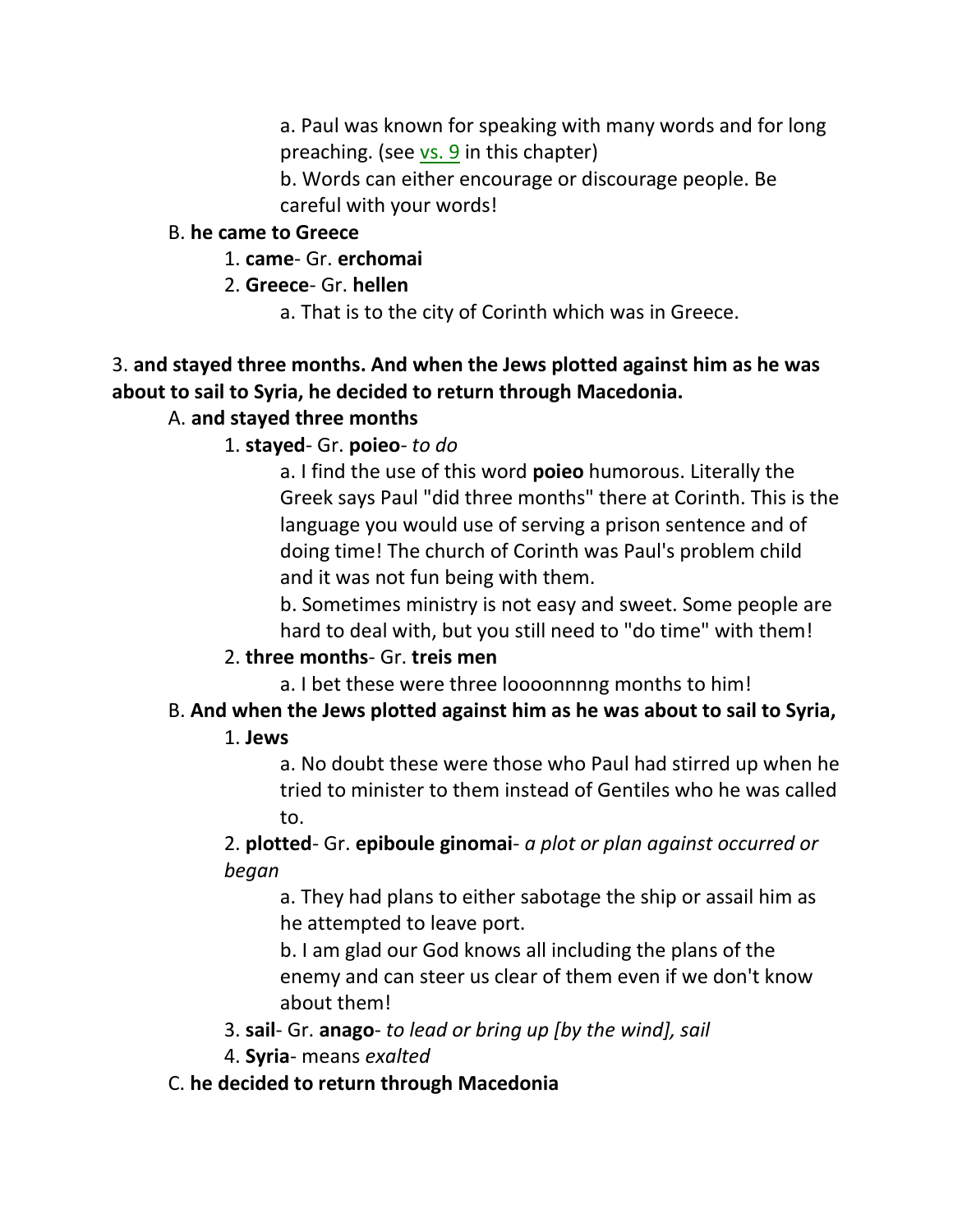### 1. **decided**- Gr. **ginomai gnome**- *came to him a resolution*

a. No doubt this was from the Holy Spirit. The Holy Spirit knew what was awaiting Paul and directed him another way.

b. We need to be sensitive to the prompting of the Holy Spirit in our heart.

### 2. **return**- Gr. **hupostrepho**

a. In doing this he escaped the plan of the enemy.

### 3. **Macedonia**

a. From whence he came to Corinth. Originally, Paul had told the Corinthians that he would come to them first and then go to Macedonia and then return back to Corinth a second time on his way to Jerusalem, but it got reversed and he only visited Corinth once. 2 Cor. 1:15-16 Some in the Corinthian church chided Paul for duplicity in this.

b. This brings out that we are to make plans, but we need to be open for the Lord to direct our steps afterwards. Prov. 16:9

# 4. **And Sopater of Berea accompanied him to Asia—also Aristarchus and Secundus of the Thessalonians, and Gaius of Derbe, and Timothy, and Tychicus and Trophimus of Asia.**

# A. **And Sopater of Berea accompanied him to Asia**

- 1. **Sopater** means *savior of his father* or *of a safe father*
	- a. It is good to have a good relationship with a good father!
	- b. This Sopater is thought to be the same with Sosipater in Rom\_16:21.
- 2. **Berea** means *heavy or weighty*
- 3. **accompanied** Gr. **sunepomai**
- 4. **Asia**

a. Not in the orient. This is Asia Minor.

### B. **also Aristarchus and Secundus of the Thessalonians**

1. **Aristarchus**- means *the best ruler*

a. *This person occurs in Act\_19:29, and is mentioned there as a Macedonian. He attended Paul in his journey to Rome, Act\_27:2, and was his fellow laborer, Phm\_1:24, and his fellow prisoner, Col\_4:10, Col\_4:11.* Clarke Commentary

- 2. **Secundus** Gr. means *second*
	- a. This is the only mention of this man and nothing is known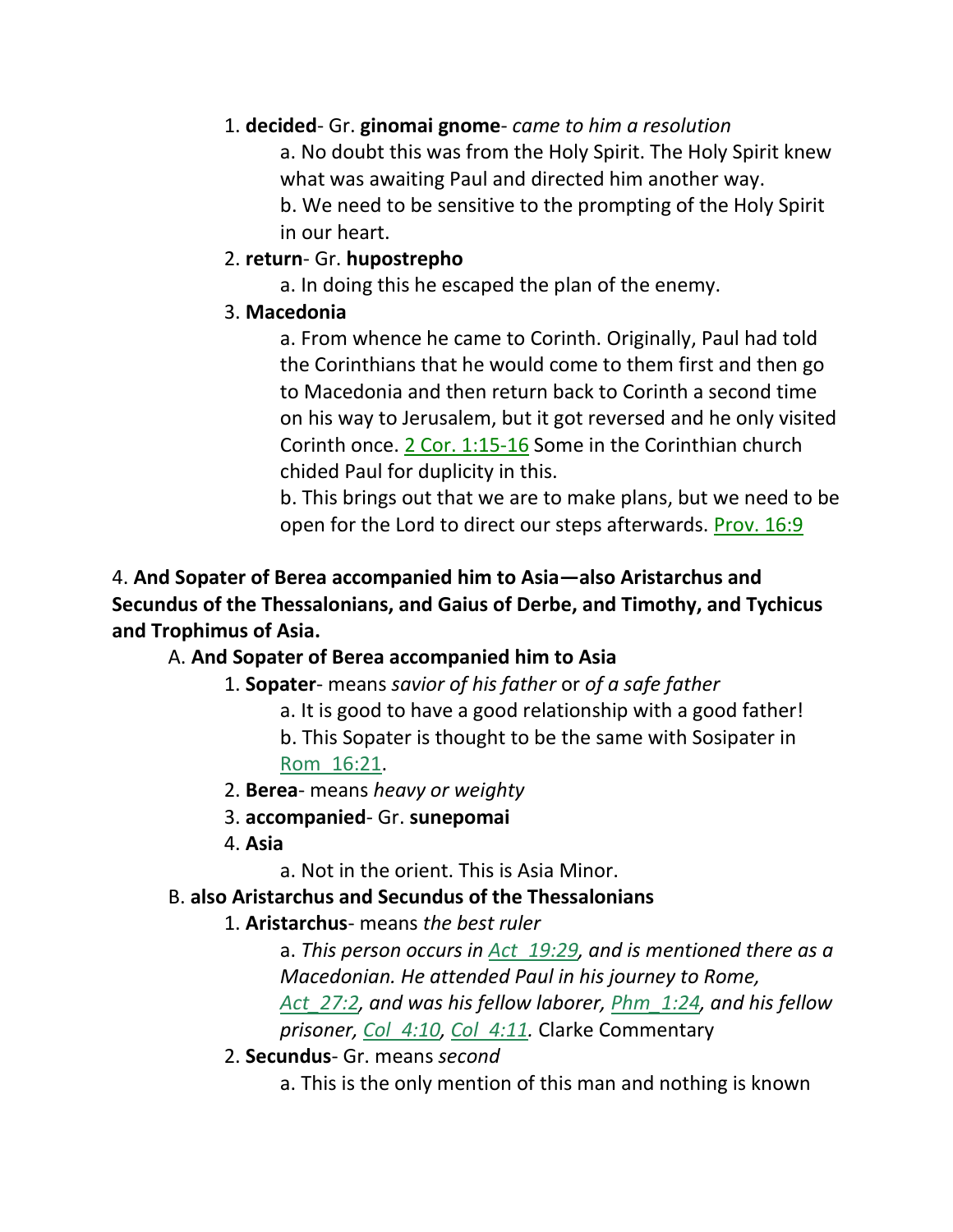about him.

#### 3. **Thessalonians**

### C. **and Gaius of Derbe,**

#### 1. **Gaius-** means *lord*

a. *Though the Gaius of Act\_19:29 is said to be of "Macedonia," and this one "of Derbe," there is no sufficient reason for supposing them different persons; on the contrary, Rom\_16:23 (compare with 3Jn\_1:1, where there is hardly any reason to doubt that the same Gaius is addressed) seems to show that though he spent an important part of his Christian life away from his native Derbe, he had latterly retired to some place not very far from it.* -JFB

2. **Derbe**- means *a sting*

### D. **and Timothy,**

### 1. **Timothy**- means *one who honors God*

a. Timothy was from Lystra and was a convert of Paul on his first missionary journey and saw Paul as a spiritual father. Timothy was a life-long ministry partner and mentored under Paul. What a blessed relationship!

#### E. **and Tychicus and Trophimus of Asia**

### 1. **Tychicus**- means *blessed*

a. *This person was high in the confidence of St. Paul. He styles him a beloved brother, and faithful minister in the Lord, whom he sent to the Ephesians, that he might know their affairs, and comfort their hearts, Eph\_6:21, Eph\_6:22. He sent him for the same purpose, and with the same commendations, to the Colossians, Col\_4:7, Col\_4:8. Paul seems also to have designed him to superintend the Church at Crete in the absence of Titus; see Tit\_3:12. He seems to have been one of the most intimate and confidential friend that Paul had.* -Clarke Commentary

#### 2. **Trophimus**- means *nutritive*

a. *Was an Ephesian; and both he and Tychicus are called Ephesians. He accompanied Paul from Ephesus into Greece, as we see here; and from thence to Jerusalem, Act\_21:29. He had, no doubt, traveled with him on other journeys, for we find, by 2Ti\_4:20, that he was obliged to leave him sick at Miletus, being then, as it is likely, on his return to his own kindred at*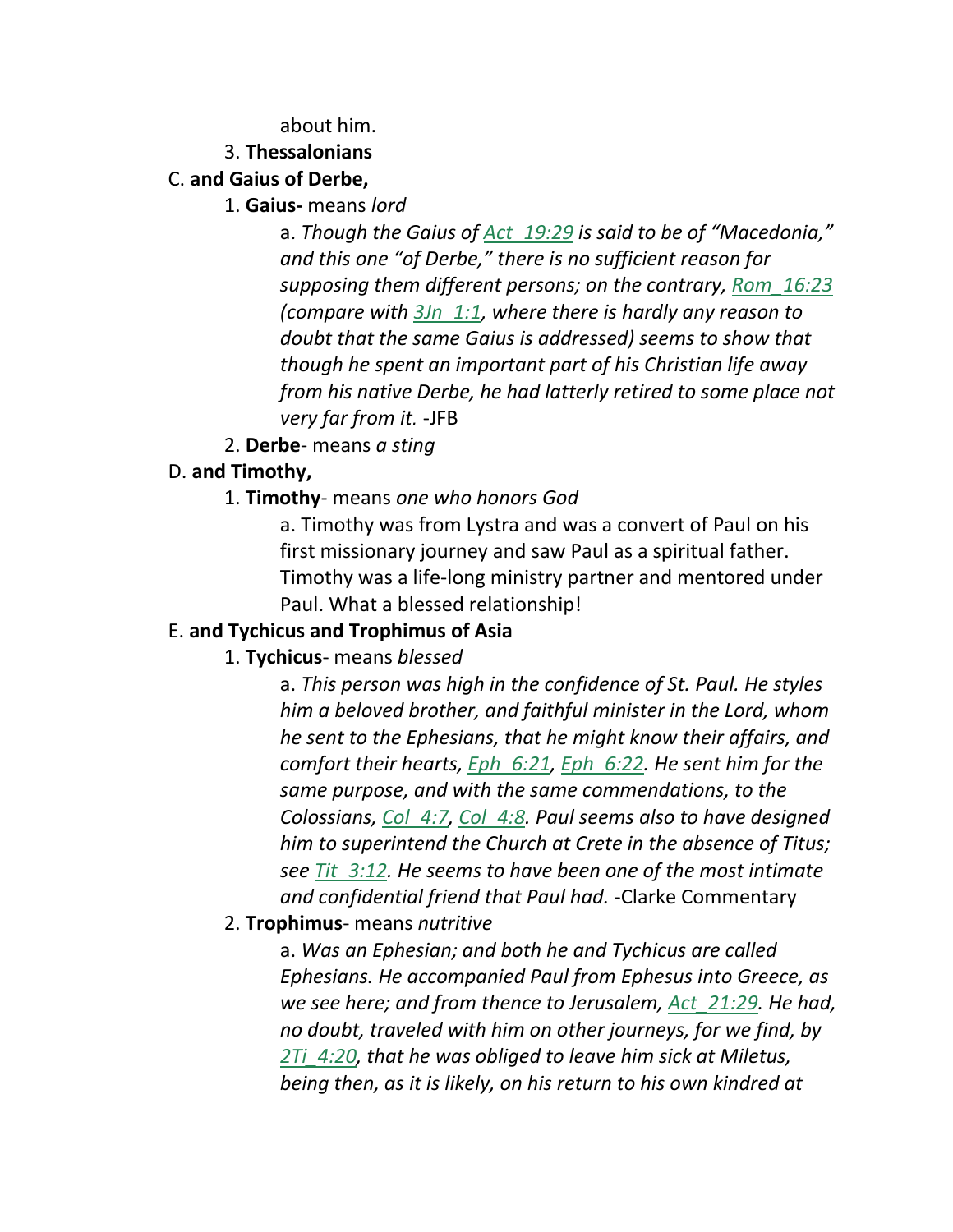#### *Ephesus.* -Clarke Commentary

#### 3. **Asia**

a. They were brought on his team from Ephesus.

b. Again, Paul believed in team and he was looking out for good men to train and use in the ministry.

c. On Paul's team, based on the meaning of their names, he had several that were leaders [ruler, lord], one that knew how to take the second spot, another that honored God, one that walked in God's blessing, and still another that provided spiritual nutrition to others. Together these men, made a great team for Paul!

#### 5. **These men, going ahead, waited for us at Troas.**

### A. **These men,**

1. **men**- Gr. **houtos**- *these*

### B. **going ahead**- Gr. **proerchomai**

1. *What the writer wants to point out is that these men beforementioned did not stop like St Paul at Philippi, nor indeed tarry at all in Macedonia*. -Cambridge Bible Commentary

### C. **waited for us at Troas**

### 1. **waited**- Gr. **meno**- *remained, abode*

2. **us**

a. *Here the language of the narrative (see remarks on the preceding verse) suddenly changes from the third person to the first. Briefly to recapitulate, the close personal connection of Luke and Paul appears to have dated from the years 51-52. They were together evidently from the time of the arrival of Paul at Troas (chap. Act\_16:8); they crossed over together into Europe, but when Paul left Philippi (Act\_16:40), the physicianfriend of the great apostle was left behind in that city, and it has been supposed that the Evangelist made Philippi the centre of his work for several years. Here again at Philippi, after the lapse of some six or seven years, the beloved physician again joins his friend and master. The rest of the narrative of the 'Acts' is told us by an eye-witness of the various events recorded. We may therefore conclude with certainty that from this time, that is, from the arrival at Philippi (A.D. 57), till Paul*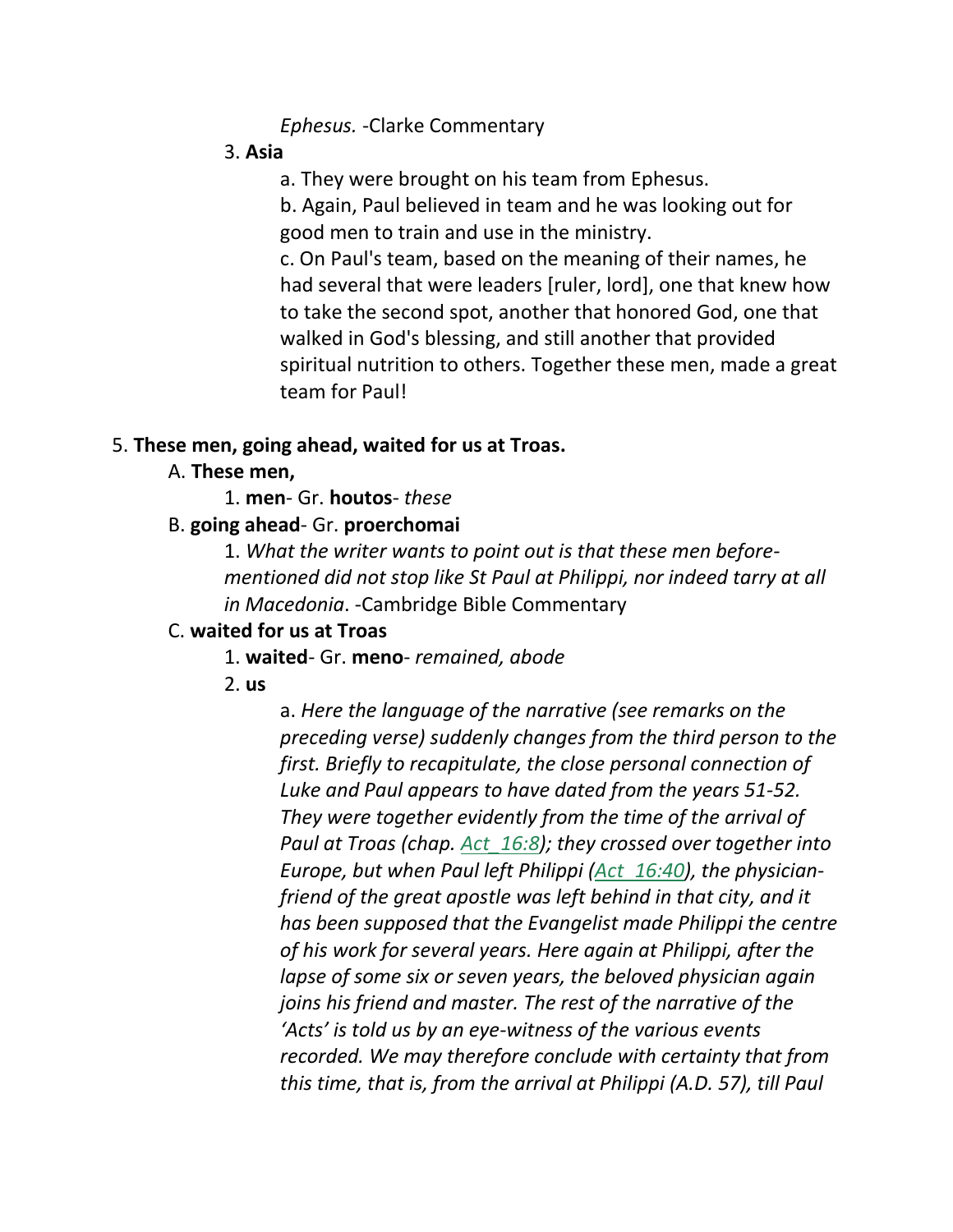*was entrusted to the charge of the soldier at Rome (A.D. 62), Luke was never separated from his beloved master (see also note on Act\_16:10)*. -Popular NT Commentary

3. **Troas**

a. This is the city Paul had a vision in the night of a man of Macedonia calling for help. This was a key city for Paul.

6. **But we sailed away from Philippi after the Days of Unleavened Bread, and in five days joined them at Troas, where we stayed seven days.**

### A. **But we sailed away from Philippi after the Days of Unleavened Bread,**

- 1. **sailed away-** Gr. **ekpleo**
- 2. **Philippi**
- 3. **Days of Unleavened Bread-** Gr. **hemera azumos**

a. *Paul was a Jew, though a Christian, and observed the Jewish feasts, though he protested against Gentiles being forced to do it (Gal\_4:10; Col\_2:16). He was hoping now to reach Jerusalem by Pentecost- 50 days after Passover (Act\_20:16) as he did*. - Robertson's Word Pictures

#### B. **and in five days joined them at Troas,**

1. **five days**- Gr. **pente hemera**

#### C. **where we stayed seven days**

- 1. **stayed** Gr. **diatribo** *to wear through [time]*
- 2. **seven days** Gr. **hepta hemera**

a. This may be to atone for leaving Troas abruptly before (2Co\_2:12) when Paul was so restless and did not stay there. Now he stays and preaches for a week to them.

7. **Now on the first** *day* **of the week, when the disciples came together to break bread, Paul, ready to depart the next day, spoke to them and continued his message until midnight.**

#### A. **Now on the first day of the week,**

1. **first** *day*- Gr. **mia**- *first, one*; **day** not in Greek- omit a. Churches met on the first day of the week instead on the seventh day of the week as the Jews did. The first day of the week was a Sunday. The Jews met in synagogues on Saturday. b. The early church met on Sundays instead of Saturdays for several reasons. First, Jesus Christ was raised from the dead on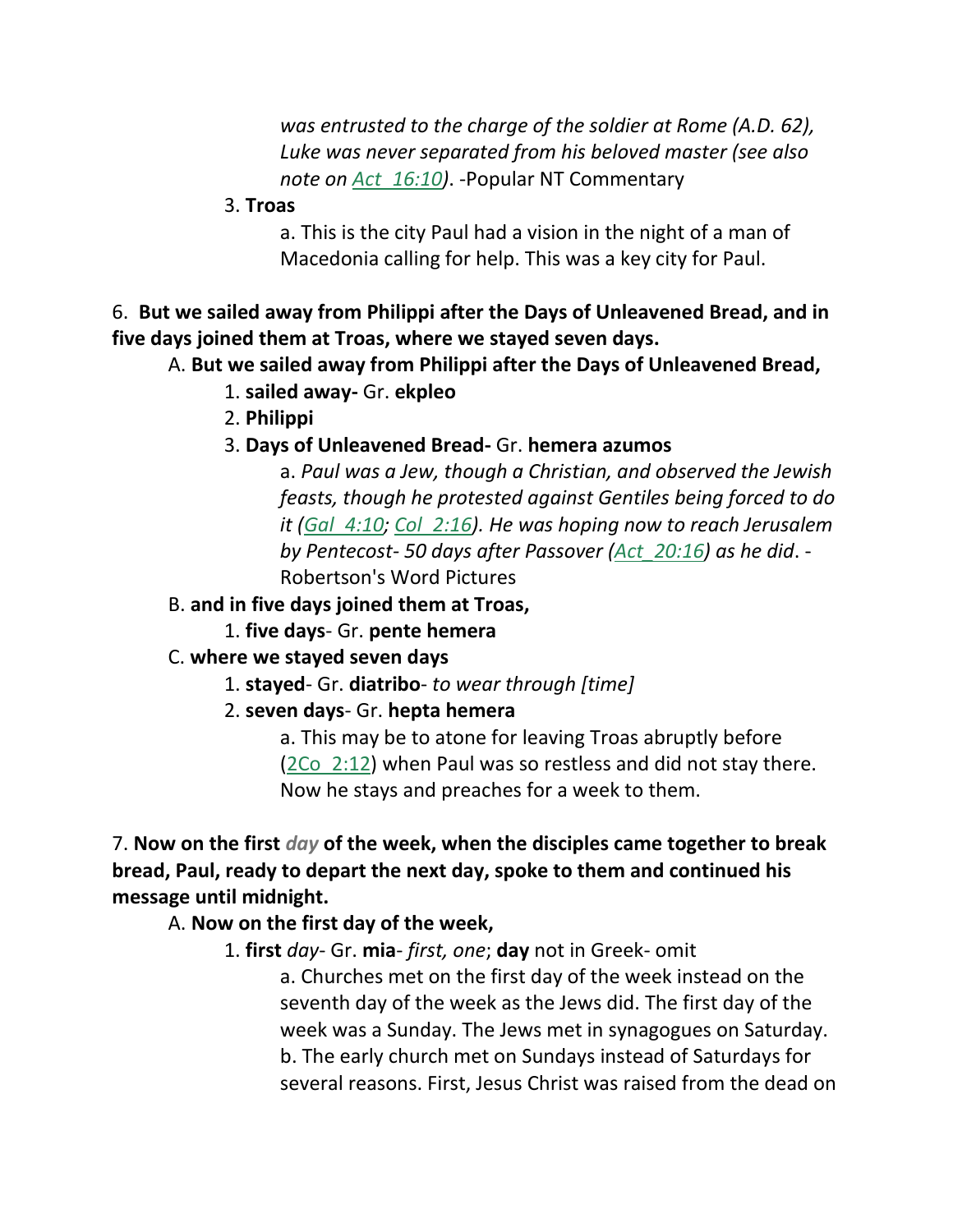Sunday, the first day of the week. Secondly, they met on Sundays to make a distinction and break from Judaism which had their Sabbath on Saturdays.

2. **week**- Gr. **sabbaton**

### B. **when the disciples came together to break bread,**

- 1. **disciples** Gr. **mathetes**
- 2. **came together** Gr. **prosago** *to lead together*
- 3. **break bread** Gr. **klao artos**

a. *This solemn assembly of disciples met together evidently for no ordinary meal. The 'breaking bread' can only signify the Lord's Supper, the communion of the body and blood of Christ, which, in these early days, seems to have been generally united with the Agape or love-feast. Well-nigh all commentators, Protestant and Roman, are agreed that this is the signification of this expression. The ceremonial took place on the first day of the week, as Alford remarks, 'in the evening, after the day's work was ended; and at the end of the assembly, after the preaching of the word.'* -Popular NT Commentary

C. **Paul**

# D. **ready to depart the next day,**

- 1. **depart** Gr. **exeimi**
- 2. **next day** Gr. **epaurion**

a. Paul thought this might be the last time he would minister to these saints so he got in one last great and long sermon! He was on a roll this night!

### E. **spoke to them and continued his message until midnight**

- 1. **spoke** Gr. **dialegomai** *to say thoroughly*
- 2. **continued** Gr. **parateino** *to extend along, prolong*

a. This is an understatement! Paul had been preaching for hours! His message was only broken up by a young man falling asleep and falling out of the window to his death! Paul interrupted his sermon to raise him from the dead, and then continued on talking until day break. Keep this in prospective when you think you pastor's message is a bit long!

- 3. **message** Gr. **logos**
- 4. **midnight** Gr. **mesonuktion** *middle of the night*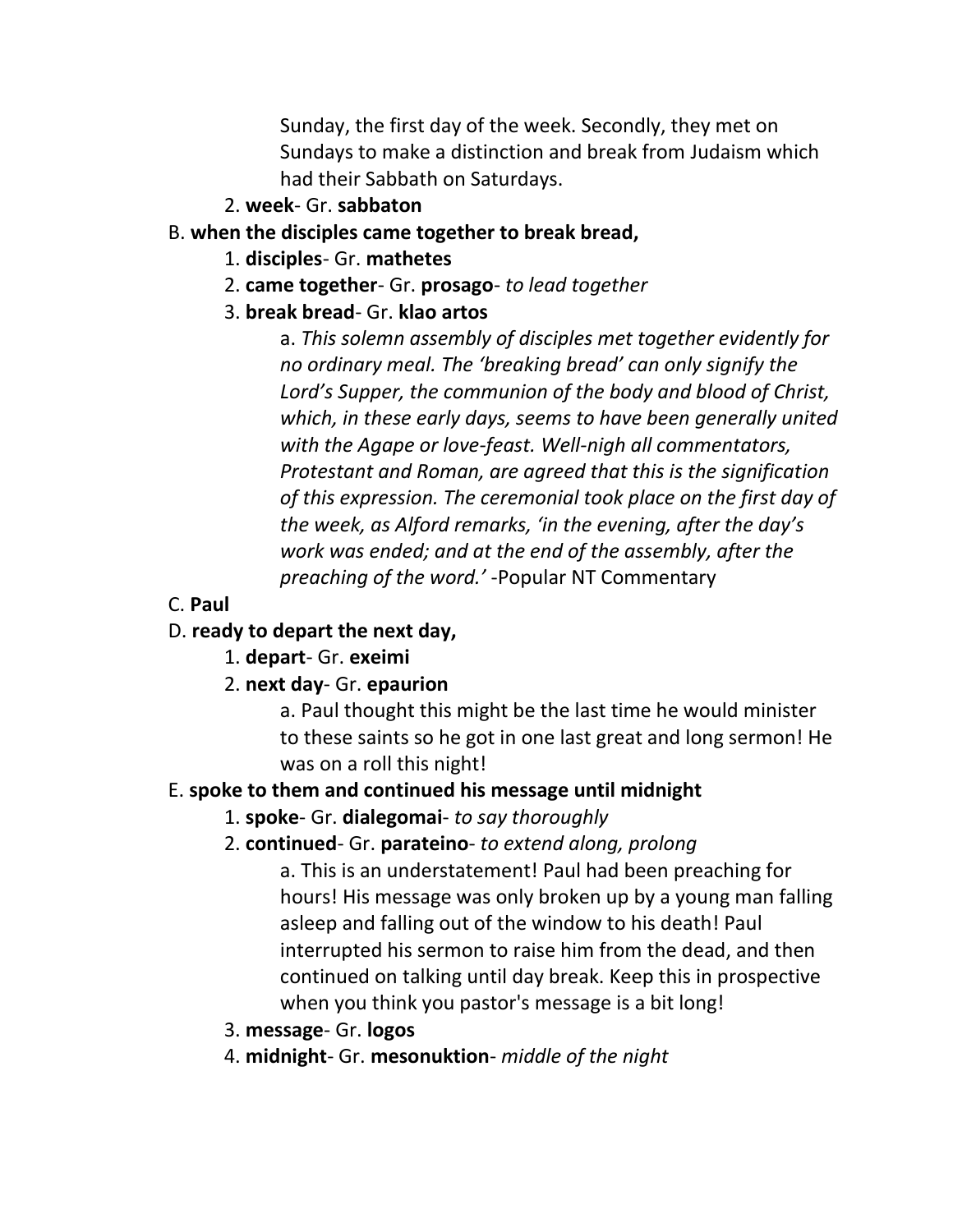### 8. **There were many lamps in the upper room where they were gathered together.**

### A. **many lamps**- Gr. **hikanos lampas**- *sufficient lamps*

1. *All the little details of this memorable scene are carefully recorded; the very appearance of the brilliantly-lighted upper chamber; the lateness of the hour; the length of Paul's sermon. The fact is probably mentioned to account for the sleep of Eutychus, which, no doubt after the fatigue of a long working day, was induced by the heat of the crowded, lit-up room.* -Popular NT Commentary

2. Paul was long preaching. There were numerous oil lamps putting off heat. They were in the upper room and heat rises. With the crowded room, the heat from the lamps, it all facilitated Eutychus falling into a deep sleep.

### B. **upper room**- Gr. **huperoon**

1. Upper rooms were often used for gatherings and devotions.

### C. **gather together**- Gr. **sunago**

1. The church for centuries was a "gathering church" until now. So many have forsaken the gathering and assembling together. They are focused on just receiving and not giving. They watch online services and just receive. We are called to not only receive from church but also to impart to others. We can't do that on our couches alone at home. The American church has become self-centered and pampered. Things will happen to wake us up I believe.

### 9. **And in a window sat a certain young man named Eutychus, who was sinking into a deep sleep. He was overcome by sleep; and as Paul continued speaking, he fell down from the third story and was taken up dead.**

### A. **And in a window sat a certain young man named Eutychus,**

### 1. **window**- Gr. **thuris**

a. Undoubtedly, the young man was attempting to get some cool fresh air by sitting in the open window.

#### 2. **sat**- Gr. **kathemi**

3. **young man**- Gr. **neanias**- *a youth*, *was also applied to men in the prime of manhood up to the age of forty years*

### 4. **named**- Gr. **onoma**

5. **Eutychus**- means *fortunate*

a. He was not fortunate in falling to his death that night, but he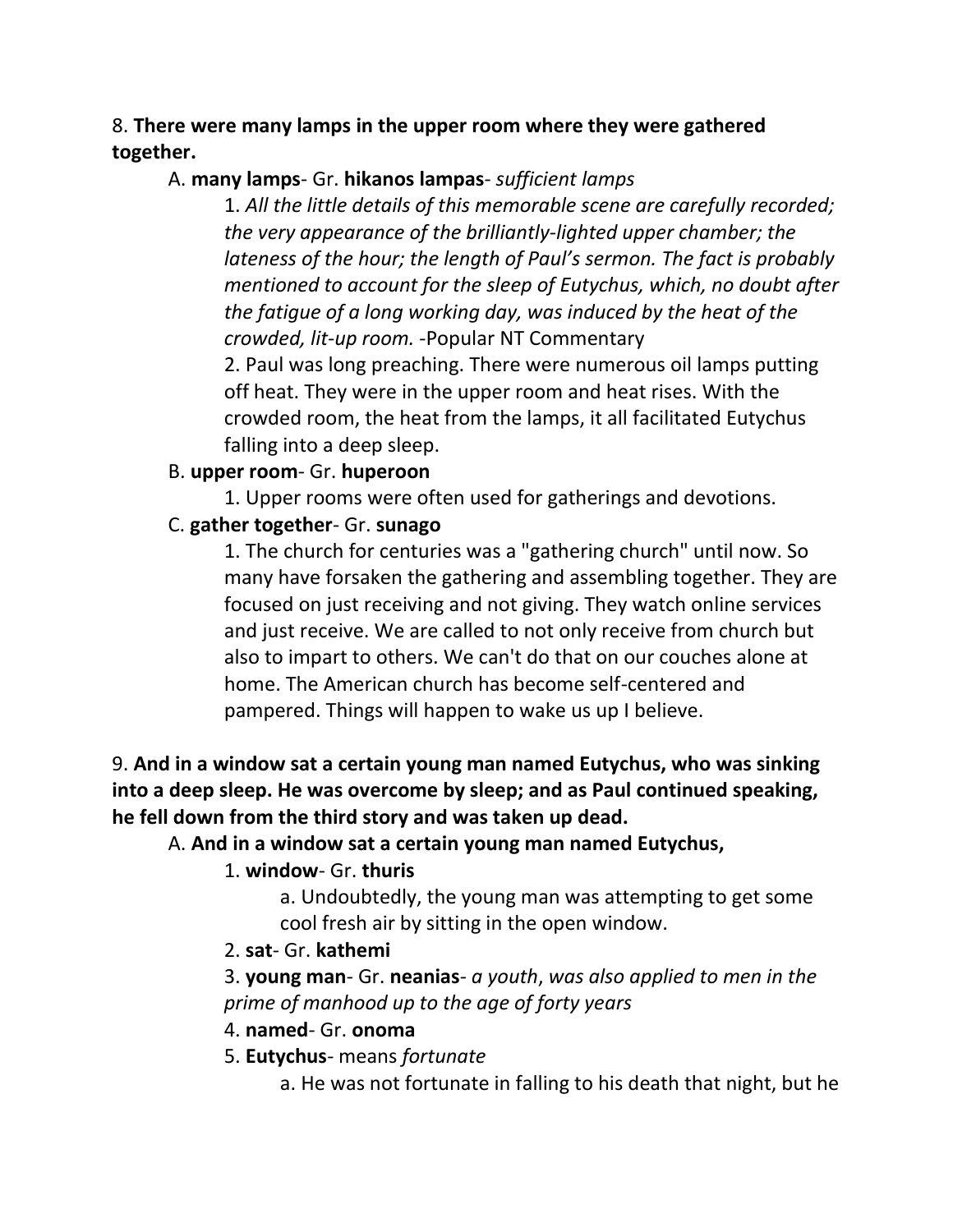was fortunate to have Paul as the preacher, who knew how to raise the dead!

### B. **who as sinking into a deep sleep**

### 1. **sinking**- Gr. **kataphero**- to be overcome

a. This word implies the young man put up a valiant fight to stay awake and was losing the battle!

#### 2. **deep sleep**- Gr. **bathus hupnos**

### C. **He was overcome by sleep;**

### 1. **overcome**- Gr. **kataphero**

a. Again this same Greek word is used. Apparently, he had been aroused and then made another struggle to keep consciousness but in losing the fight once again he was finally was out for the count!

b. Some scriptures are just down right funny. This is one of them! If he had not been raised from the dead it would have been tragic event, but since he was recovered with no harm, it is on the top ten funniest moments in the Bible for sure.

### 2. **sleep-** Gr. **hupnos**

### D. **and as Paul continued speaking,**

### 1. **continued**- Gr. **pleion**

### 2. **speaking**- Gr. **dialegomai**- *to say thoroughly*

a. I like the KJV translation of this verse- and Paul was long preaching...

b. If you talk so long someone dies in your congregation, there is a problem! Many have thought to themselves in the process of a long sermon- "You are killing me man!"

### E. **he fell down from the third story and was taken up dead.**

### 1. **fell down**- Gr. **pipto kato**

- 2. **third story-** Gr. **tristegon** *the third floor*
- 3. **taken up** Gr. **airo** *to raise or lift*
- 4. **dead** Gr. **nekros**

### 10. **But Paul went down, fell on him, and embracing** *him* **said, "Do not trouble yourselves, for his life is in him."**

#### A. **But Paul went down,**

### 1. **went down**- Gr. **katabaino**

a. Here is the rule for preachers. If you kill someone by your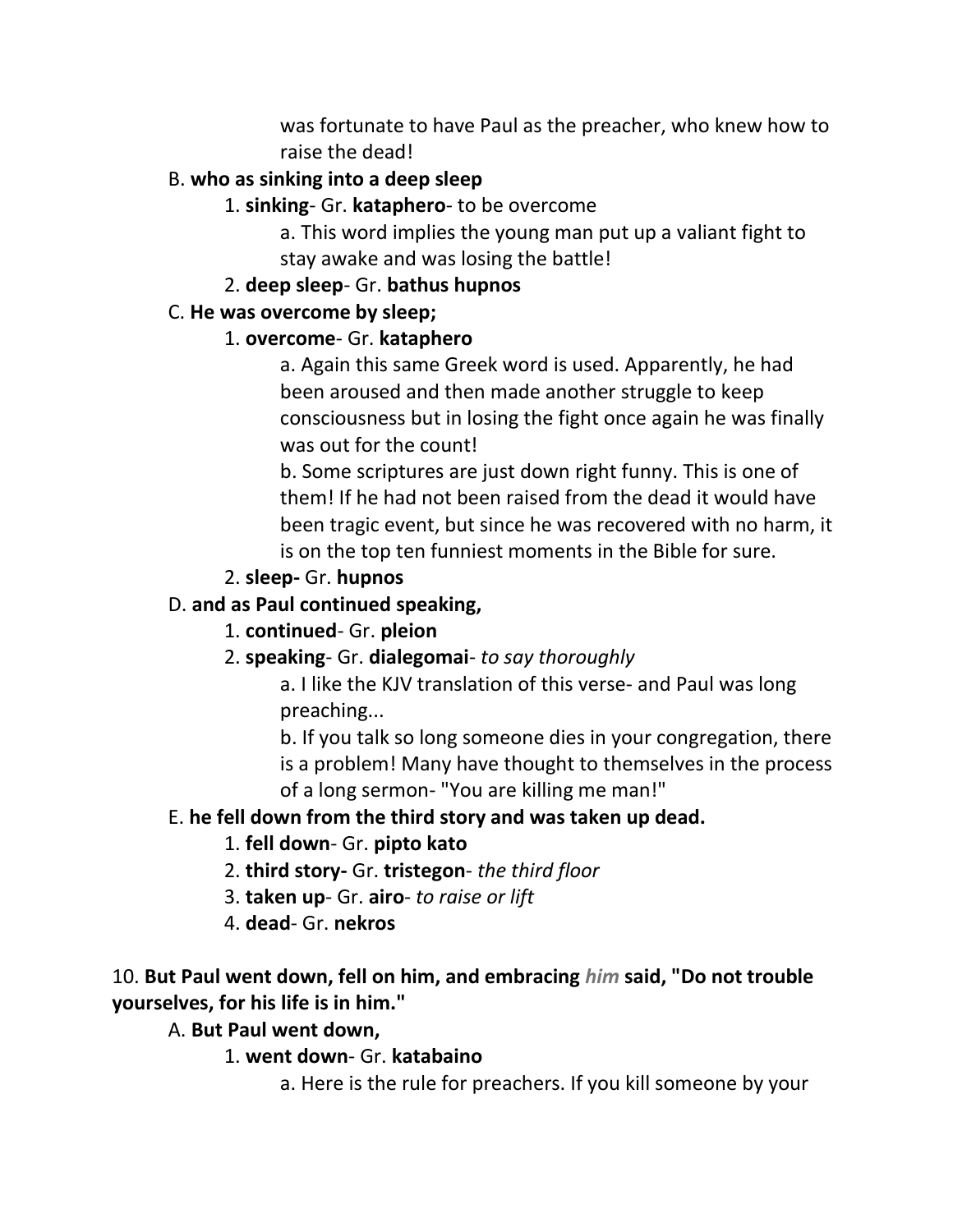long sermon, it is up to you to raise them from the dead!

## B. **fell on him,**

# 1. **fell on**- Gr. **epipipto**

a. The man suffered a fall from three stories, and now the preacher falls on him! It was not a good night so far for this young man!

b. Both Elijah and Elisha raised a boy from the dead by laying on him. 1Ki\_17:21-22, 2Ki\_4:34-35

# C. **and embracing him said,**

1. **embracing**- Gr. **sumperilambano**- *earnestly throw the arms around another*

# D. **Do not trouble yourselves,**

1. **trouble**- Gr. **thorubeo**- *to disturb, throw into a tumult, set in an uproar*

a. In the gospels this word was used of wailing. The group was very upset and wailing.

# E. **for his life is in him**

# 1. **life**- Gr. **psuche**- *soul*

a. This would also mean his spirit was in him. Man is a spirit that has a soul that lives in a body. He is a tri-partite being. 1 Thess. 5:23

# 11. **Now when he had come up, had broken bread and eaten, and talked a long while, even till daybreak, he departed.**

# A. **Now when he had come up,**

# 1. **come up**- Gr. **anabaino**

a. Back up to the upper room where he had been preaching.

### B. **had broken bread and eaten,**

# 1. **broken bread**- Gr. **klao artos**

a. This was the communion meal that followed the teaching of the Word of God. In the early church they had communion and then shared a meal together in each church gathering. I think churches should do this more.

b. *The texts read "the bread," to support the idea that it was a Eucharistic service*. UCRT

2. **eaten**- Gr. **geuomai**- *to taste, to take food, eat, to take nourishment*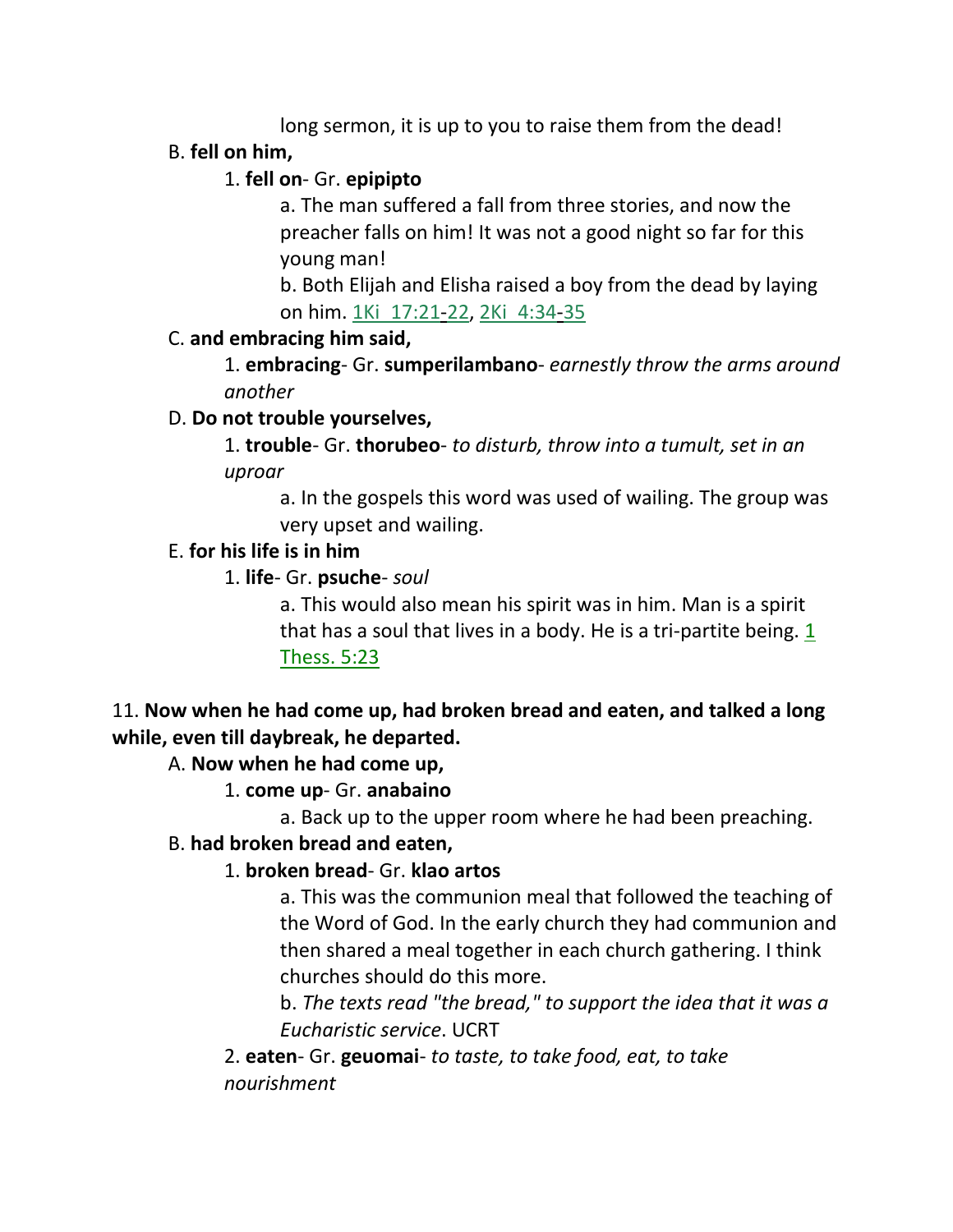### C. **and talked a long while,**

1. **talked**- Gr. **homileo**- *to be in company with, associate with; to converse with, talk with*

> a. Prior, Paul was preaching, but now he was just fellowshipping and talking with the other church members for a good while. He was enjoying his time with the saints. b. A pastor should not only preach, but also have fellowship with those he ministers to afterwards. There are many so called "ministers" that will preach and then hide out in a green room and won't associate with the people, before or after the service. This is horrible leadership and does not represent the Lord.

2. **long while**- Gr. **epi hikanos**

- D. **even till daybreak,**
	- 1. **daybreak** Gr. **auge** *brightness, radiance, daylight*
		- a. Paul preferred fellowship over sleep in this case.
- E. **he departed**

1. **departed**- Gr. **exerchomai**

# 12. **And they brought the young man in alive, and they were not a little comforted.**

A. **And they brought the young man in alive,**

- 1. **brought** Gr. **ago** *to lead, bring forth*
- 2. **young man** Gr. **pais** *a boy*

a. Earlier in verse 9, the word used for "young man" was the Greek word **neanias**, which can be a youth or a man up to forty years old. Using the word **pais** here it shows that he was a youth, not a grown man, which would have increased the sorrow of his death even that much more.

3. **alive**- Gr. **zao**

# B. **and they were not a little comforted**

- 1. **little** Gr. **mertrios** *moderately*
- 2. **comforted** Gr. **parakaleo**
	- a. The parents of the boy especially!

13. **Then we went ahead to the ship and sailed to Assos, there intending to take Paul on board; for so he had given orders, intending himself to go on foot.**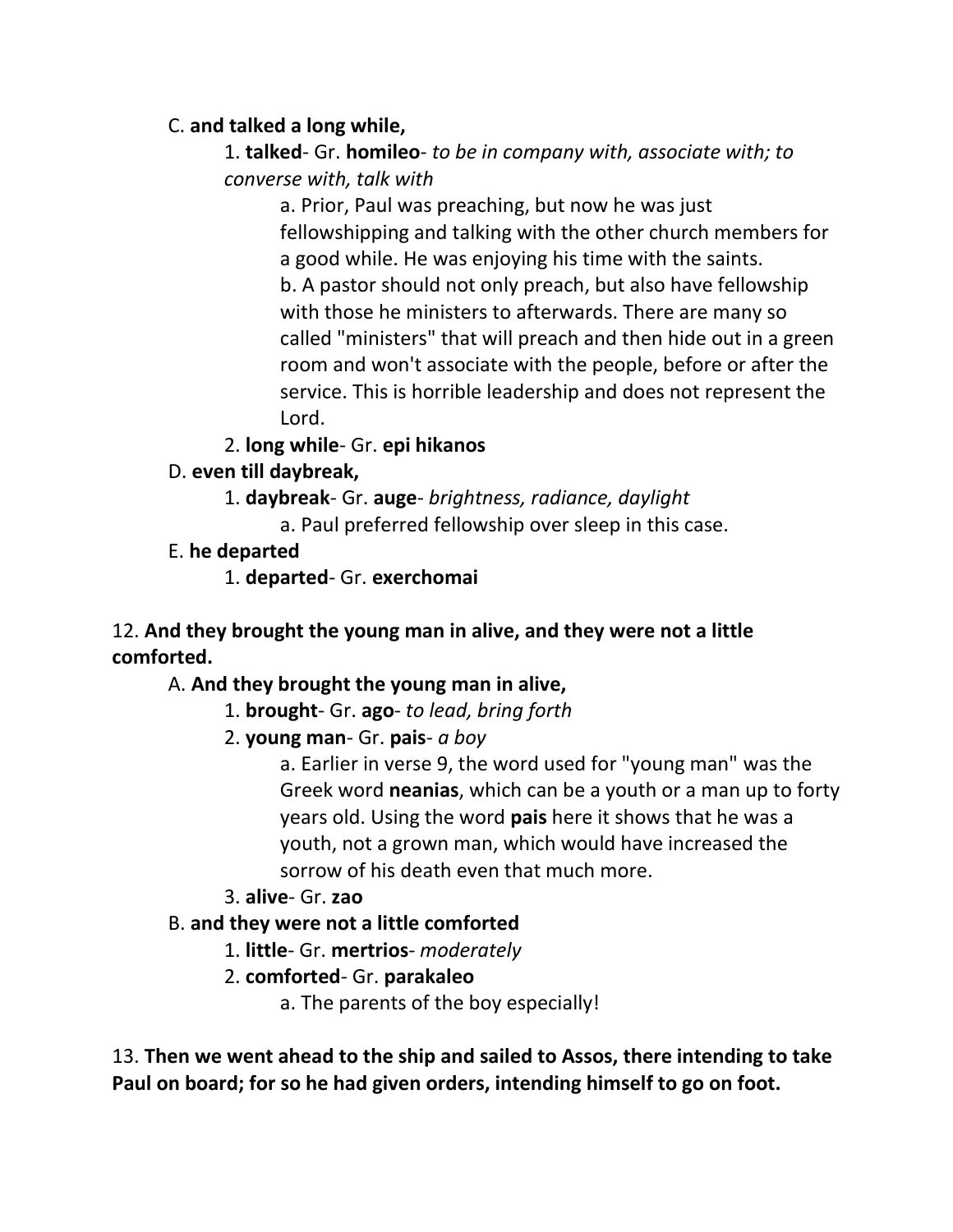### A. **Then we went ahead to the ship and sailed to Assos,**

- 1. **went ahead** Gr. **proerchomai**
- 2. **ship** Gr. **ploion**
- 3. **sailed** Gr. **anago**
- 4. **Assos** means *approaching*

a. *There were several cities of this name. One was in Lycia; one in the territory of Eolis; one in Mysia; one in Lydia; and another in Epirus. The latter is the one intended here. It was between Troas and Mitylene. The distance to it from Troas by land was about 20 miles, while the voyage round Cape Lecture was nearly twice as far, and accordingly Paul chose to go to it on foot*. -Barnes Commentary

# B. **there intending to take Paul on board,**

- 1. **intending** Gr. **mello**
- 2. **take on board** Gr. **analambano** *to take up*
- C. **for he had given orders,**
	- 1. **given orders** Gr. **diatasso** *to arrange thoroughly, prescribe*
- D. **intending himself to go on foot**
	- 1. **intending** Gr. **mello**
	- 2. **foot** Gr. **pezeuo** *a foot journey, travel by land*

a. This could have been for the purpose of solitude for prayer, but also may have been a diversionary tactic, in case of those who maybe were laying in wait for him to sail.

b. *In sailing southward from Troas to Assos, one has to round Cape Lecture, and keeping due east to run along the northern shore of the Gulf of Adramyttium, on which it lies. This is a sail of nearly forty miles; whereas by land, cutting right across, in a southeasterly direction, from sea to sea, by that excellent Roman road which then existed, the distance was scarcely more than half*. JFB

# 14. **And when he met us at Assos, we took him on board and came to Mitylene.**

# A. **And when he met us at Assos,**

1. **met**- Gr. **sumballo**- *to be thrown together, combined, joined*

- B. **we took him on board and came to Mitylene**
	- 1. **took on board** Gr. **analambano** *to take up*
	- 2. **came** Gr. **erchomai**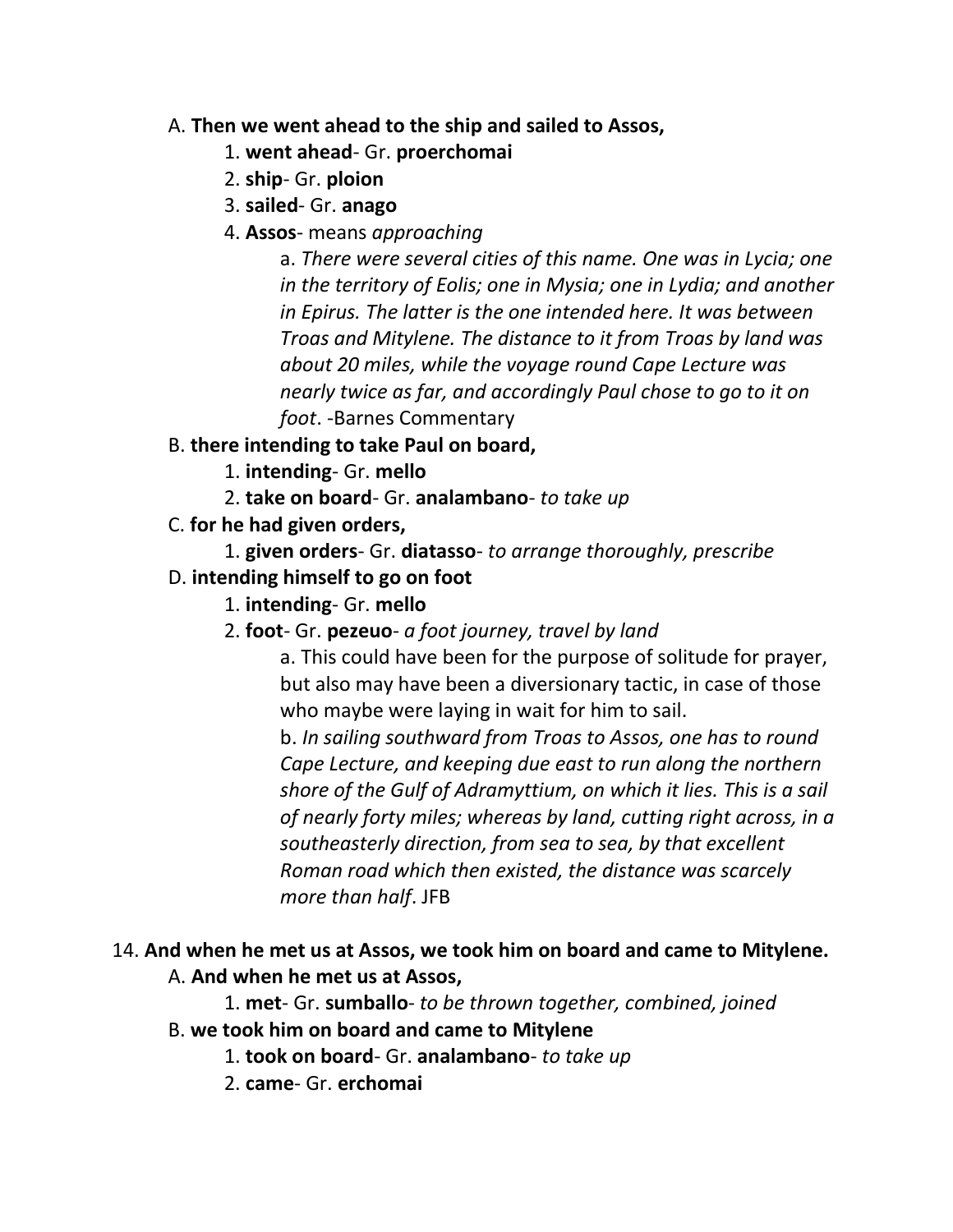### 3. **Mitylene**- means *abounding is shell fish*

a. *This was the capital of the island of Lesbos* [which is where the word "lesbian" finds its origination]*. It was distinguished by the beauty of its situation, and the splendor and magnificence of its edifices. The island on which it stood, Lesbos, was one of the largest in the Aegean Sea, and the seventh in the Mediterranean. It is a few miles distant from the coast of Aeolia, and is about 168 miles in circumference. The name of the city now is Castro.* -Barnes Commentary b. There is no mention of any ministry that Paul and his team did on this island.

15. **We sailed from there, and the next** *day* **came opposite Chios. The following**  *day* **we arrived at Samos and stayed at Trogyllium. The next** *day* **we came to Miletus.**

- A. **We sailed from there,**
	- 1. **sailed** Gr. **kakeithen apopleo** *from that place sailed away*
- B. **and the next day came opposite Chios**
	- 1. **next day** Gr. **epiousa** *ensuing day*
	- 2. **opposite** Gr. **antikru**
	- 3. **Chios** means *snowy*

a. *Chios, called also Coos, is an island in the Archipelago, between Lesbos and Samos. It is on the coast of Asia Minor, and is now called Scio. It will long be remembered as the seat of a dreadful massacre of almost all its inhabitants by the Turks in 1823.* -Barnes Commentary

# C. **The following day we arrived at Samos and stayed at Trogyllium**

- 1. **following day**
- 2. **arrived** Gr. **paraballo** *throw alongside, to reach a place*
- 3. **Samos** means *sandy, full of gravel*

a. *This was also an island of the Archipelago, lying off the coast of Lydia, from which it is separated by a narrow strait. These islands were celebrated among the ancients for their extraordinary wines.* -Barnes Commentary

- 4. **stayed** Gr. **meno** *to remain or stay*
- 5. **Trogyllium** means *a cache, fruit cellar*

a. *This was the name of a town and promontory of Ionia in Asia Minor, between Ephesus and the mouth of the river Meander,*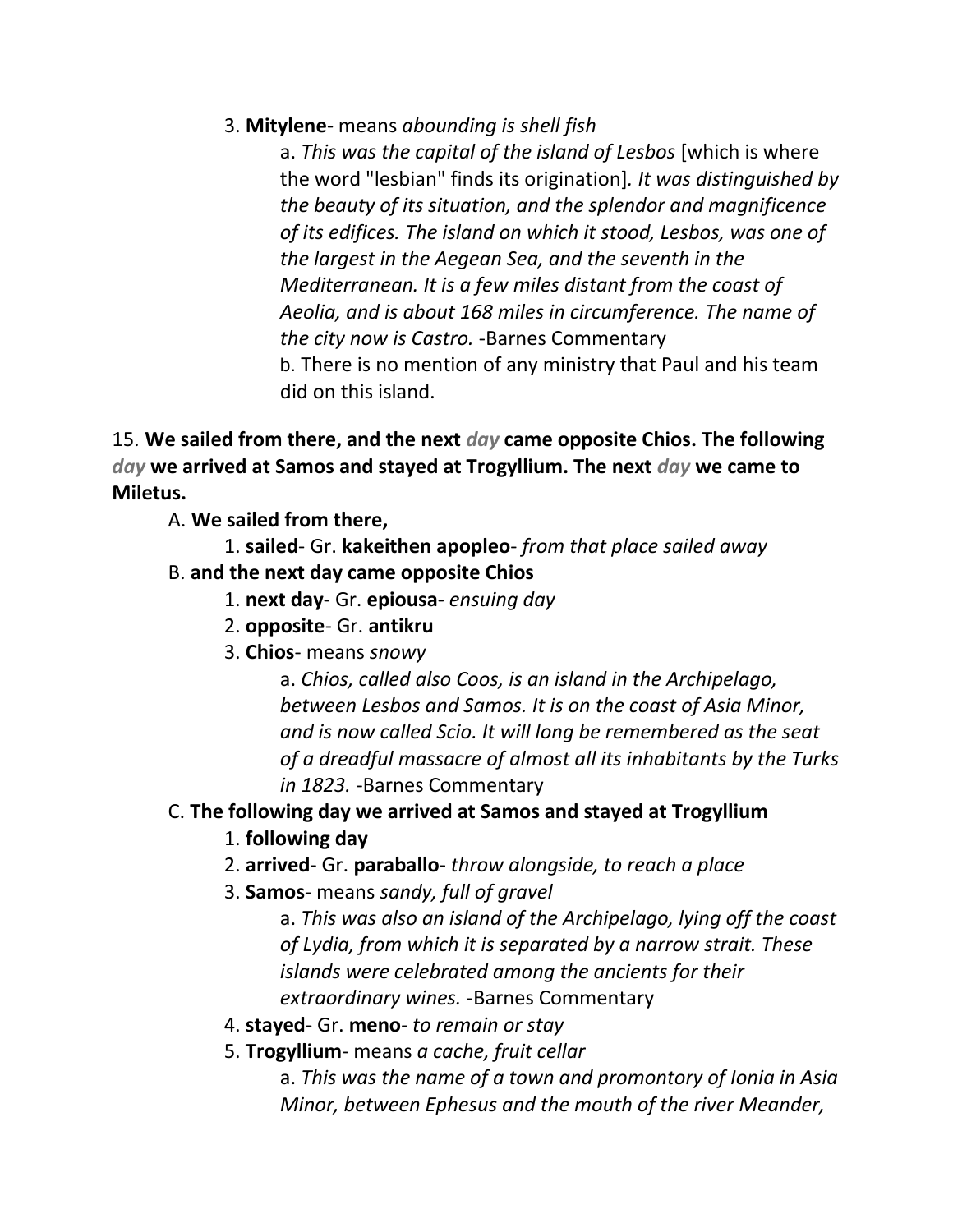*opposite to Samos.* -Barnes Commentary

- D. **The next day we came to Miletus**
	- 1. **next day** Gr. **echo** *holding itself next to the one before*
	- 2. **came** Gr. **erchomai**
	- 3. **Miletus** means *pure white fine wool*

a. *Called also Mileturn. It was a city and seaport, and the ancient capital of Ionia. It was originally composed of a colony of Cretans. It became extremely powerful, and sent out colonies to a great number of cities on the Euxine Sea. It was distinguished for a magnificent temple dedicated to Apollo. It is now called by the Turks Melas. It was the birthplace of Thales, one of the seven wise men of Greece. It was about 40 or 50 miles from Ephesus*. -Barnes Commentary

16. **For Paul had decided to sail past Ephesus, so that he would not have to spend time in Asia; for he was hurrying to be at Jerusalem, if possible, on the Day of Pentecost.**

# A. **For Paul had decided to sail past Ephesus,**

- 1. **decided** Gr. **krino** *to decide*
	- a. This was Paul's decision, not a directive from the Lord.
- 2. **sail past** Gr. **parapleo**
- 3. **Ephesus**

a. We see that the reason Paul did not want to go to Ephesus is because of time sake. If he had gone to Ephesus, he would have been entangled in ministry to the church and with the saints there.

### B. **so that he would not have to spend time in Asia,**

- 1. **spend time** Gr. **chronotribeo** *to wear away time*
- 2. **Asia**
	- a. This is Asia minor, not in the orient.

# C. **for he was hurrying to be at Jerusalem, if possible, on the Day of Pentecost**

# 1. **hurrying**- Gr. **speudo**

- a. Usually you are making a mistake when you are hurrying.
- b. Those that believe shall not make haste. Is. 28:16
- c. Paul is making haste in the wrong direction. He is hurrying to

get to Jerusalem to minister to the Jews, and that was not his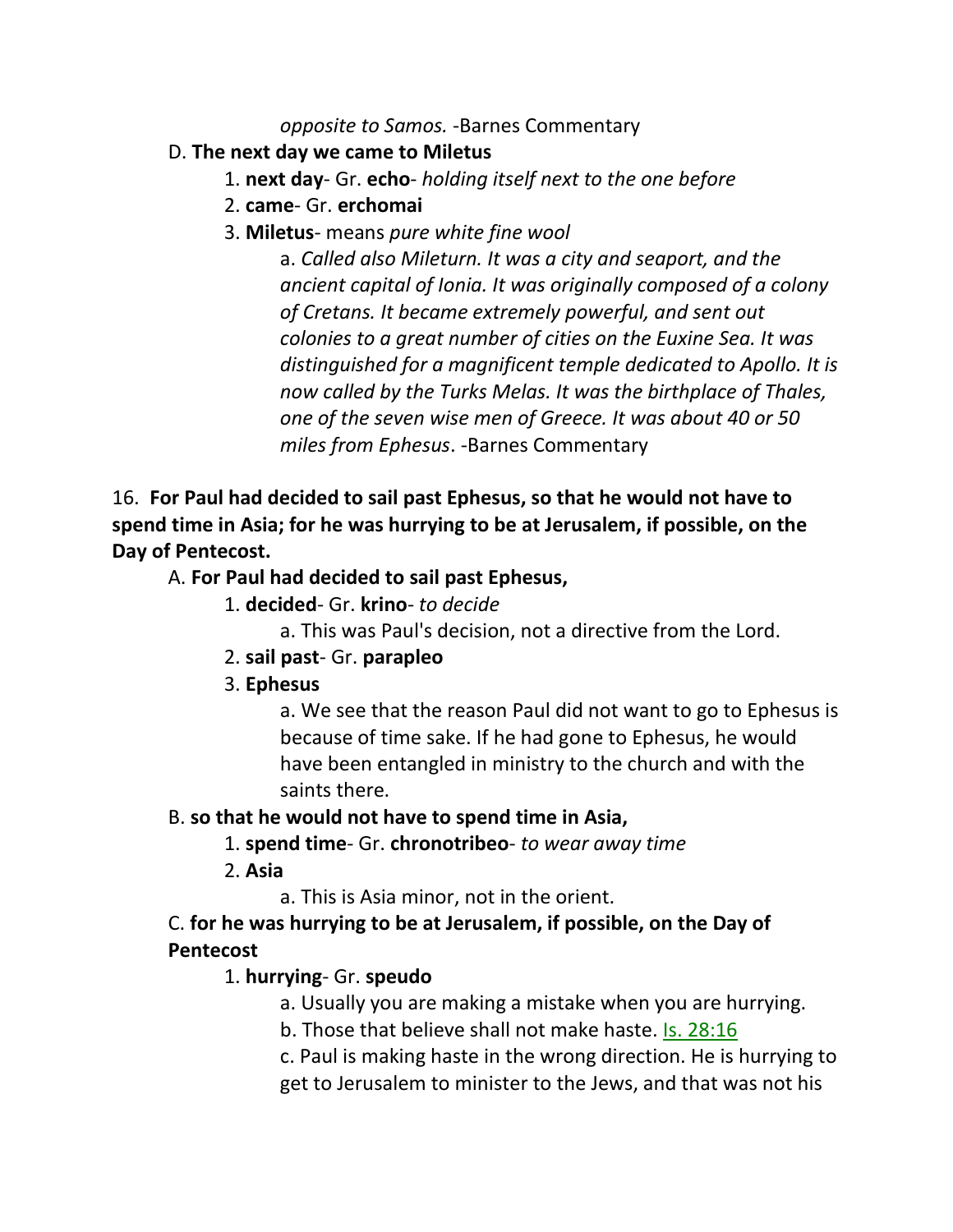calling.

d. You can tell you are out of the will of God when there is no grace to what you are doing and you are trying to force things. Also, a sign of danger is when you are rushing things and trying to hurry things up. This is usually out of fear and not faith. Slow down and check in with Head Quarters!

#### 2. **Jerusalem**

a. After Paul was converted God appeared to Paul as he prayed in the temple and said to rise and depart Jerusalem and go to the Gentiles, because his testimony would not be received in Jerusalem. Acts 22:18 Now, years later he supposed that God had changed His mind. God's "no" is "no". Don't play around with what God has said "no" to.

#### 3. **Day of Pentecost**- Gr. **hemera pentekoste**

a. *The word "Pentecost" is a Greek word signifying the 50th part of a thing, or the 50th in order. Among the Jews it was a applied to one of their three great feasts which began on the 50th day after the Passover. This feast was reckoned from the 16th day of the month Abib, or April, or the second day of the Passover. The paschal lamb was slain on the 14th of the month at evening, Lev\_23:5; on the 15th day of the month was a holy convocation - the proper beginning of the feast; on the 16th day was the offering of the firstfruits of harvest, and from that day they were to reckon seven weeks, that is, 49 days, to the feast called the Feast of Pentecost, so that it occurred 50 days after the first day of the Feast of the Passover. This feast was also called the Feast of Weeks, from the circumstance that it followed a succession of weeks, Exo\_34:22; Num\_28:26; Deu\_16:10. It was also a harvest festival, and was accordingly called the Feast of Harvest; and it was for this reason that two loaves made of new meal were offered on this occasion as firstfruits, Lev\_23:17, Lev\_23:20; Num\_28:27-31.* -Barnes **Commentary** 

#### 17. **From Miletus he sent to Ephesus and called for the elders of the church.**

- A. **Miletus** means *pure white wool*
	- 1. We saw earlier that Paul for time sake did not visit Ephesus.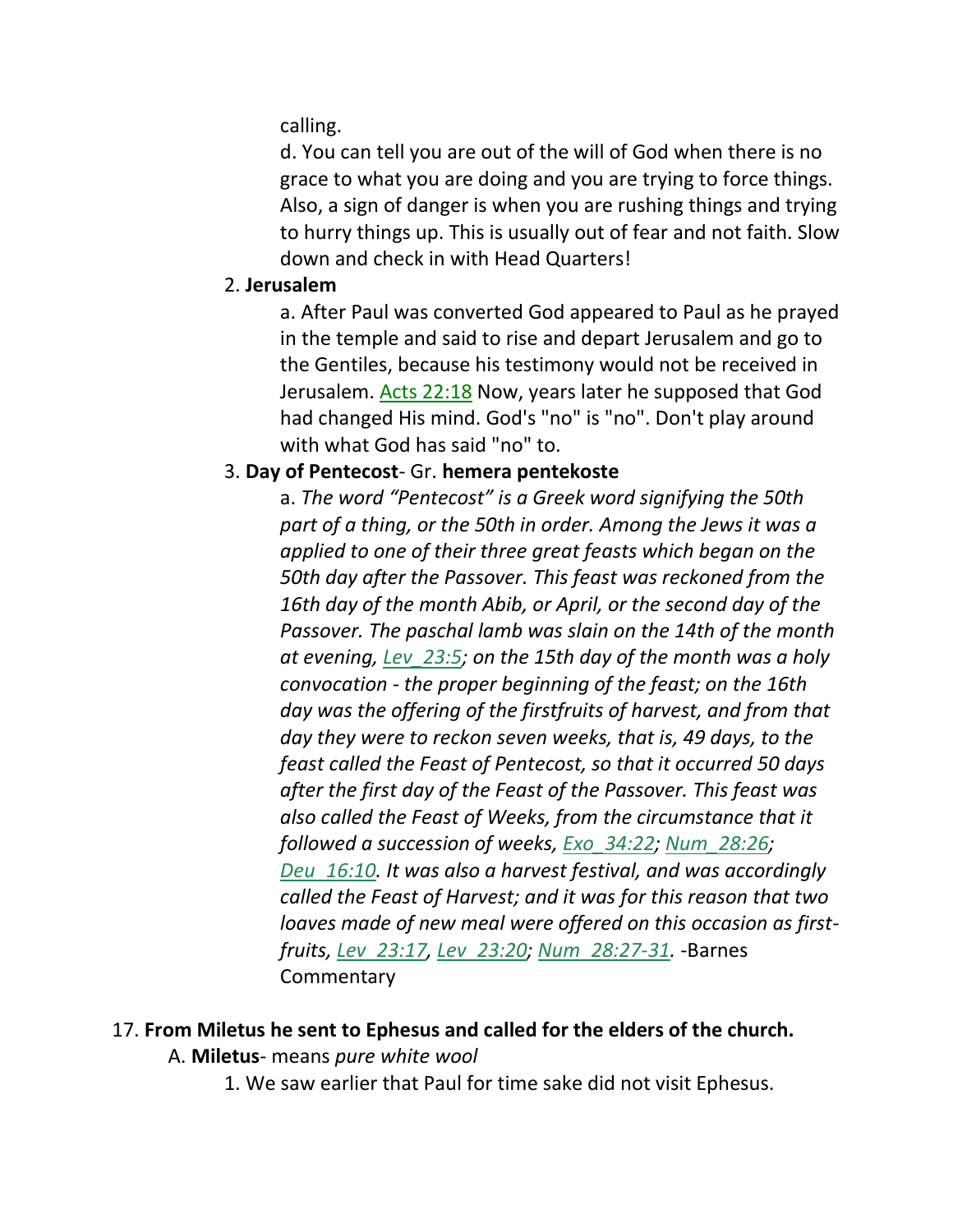Instead he sent for the elders of the church of Ephesus to come to him in Miletus. This also served another purpose. This is the first example of a minister's conference. It is good for ministers to break away from their daily routines and gather together to receive encouragement and be re-invigorated. It is good for a pastor to find a conference that is not in their own home town so they can get away from all the distractions of their ministry and home and focus on the Lord and get recharged.

2. This is where Paul left Trophimus sick.

- B. **sent** Gr. **pempo**
- C. **Ephesus**
- D. **called** Gr. **metakaleo** *to call from one place into another*
- E. **elders** Gr. **presbuteros** *mature ones*

1. Notice in the church there are a plurality of elders, or mature ones. These are to aid in the administration of the church and ministry to the saints. There are qualifications to being an elder. Salvation is for all by a gift of grace, but being an elder in the church comes with qualifications, which all of these qualifications deal with maturity. If a church's leaders are as immature as those they are leading then it is a recipe for trouble!

2. There is a plurality of elders, but there is a chief elder over the elders. At this time Paul acted as this chief elder. Later, Timothy would take his place and then after Timothy, the apostle John would take that role. This chief elder is called a bishop- meaning overseer. The Bishop was over the other elders, deacons, and the congregation at large.

#### F. **church**- Gr. **ekklesia**

1. The church of Ephesus.

# 18. **And when they had come to him, he said to them: "You know, from the first day that I came to Asia, in what manner I always lived among you,**

### A. **And when they had come to him,**

### 1. **come**- Gr. **paraginomai**- *to be with*

a. They would find a break from ministry, but also they would enjoy being with Paul their spiritual mentor.

b. We need to invest our time, effort and often finances to go somewhere to receive from someone that will impart into us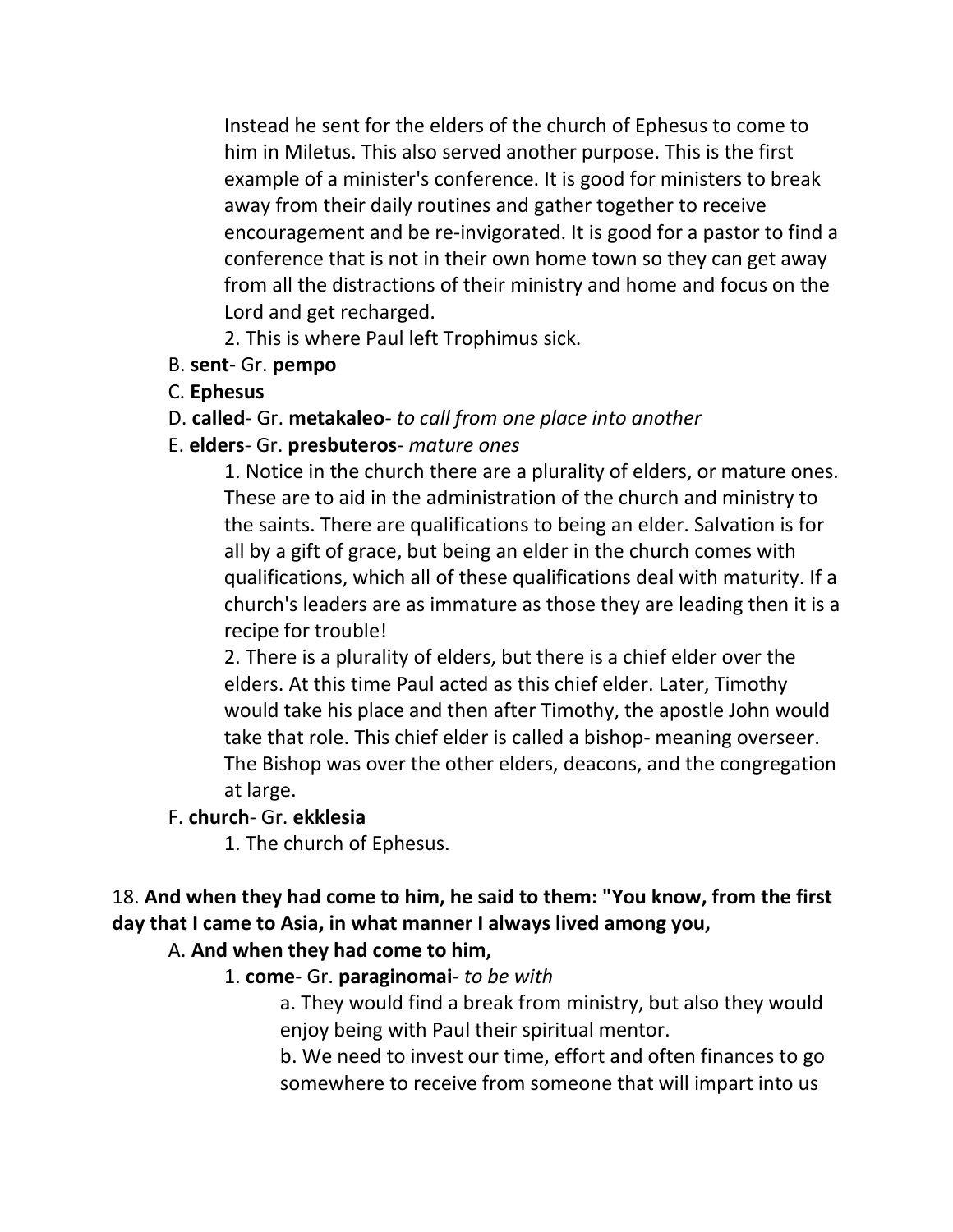for our future.

# B. **he said to them,**

# 1. **said**- Gr. **epo**

# C. **You know,**

- 1. **know** Gr. **epistamai** *to be acquainted with*, *to understand*
	- a. The leaders at Ephesus were well acquainted with Paul's lifestyle and example of living.

# D. **from the first day that I came to Asia,**

# 1. **day**- Gr. **hemera**

- 2. **came** Gr. **epibaino-** *to come on board, to enter upon*
	- a. Paul came on board with those at Ephesus some years earlier and he was still on board with them.

b. Paul first visited Ephesus on his second missionary journey, which is detailed in Acts 18. Act 18:19

# 3. **Asia**

# E. **in what manner I always lived among you**

- 1. **always** Gr. **chronos** *time*
- 2. **lived** Gr. **ginomai meta** *to be with*
	- a. A minister is not just known by the messages he teaches or preaches, but more importantly by the life they live. A person's message must impact their own life, before it can truly impact others.

# 19. **serving the Lord with all humility, with many tears and trials which happened to me by the plotting of the Jews;**

# A. **serving the Lord with all humility,**

# 1. **serving**- Gr. **douleo**

a. The hallmark of humility is serving.

# 2. **Lord**- Gr. **kurios**

a. The Lord Jesus

# 3. **humility**- Gr. **tapeinophrosune**- *lowliness or humility of mind*

a. Humility is a fine balance of being keenly aware of what you are in the natural, and but also keenly aware who you are in Christ. It is easy to get out of balance and into pride. 1 Cor. 15:9-10,

b. Pride will start in the mind and then take root in the heart. We must be careful to guard our mind and heart from prideful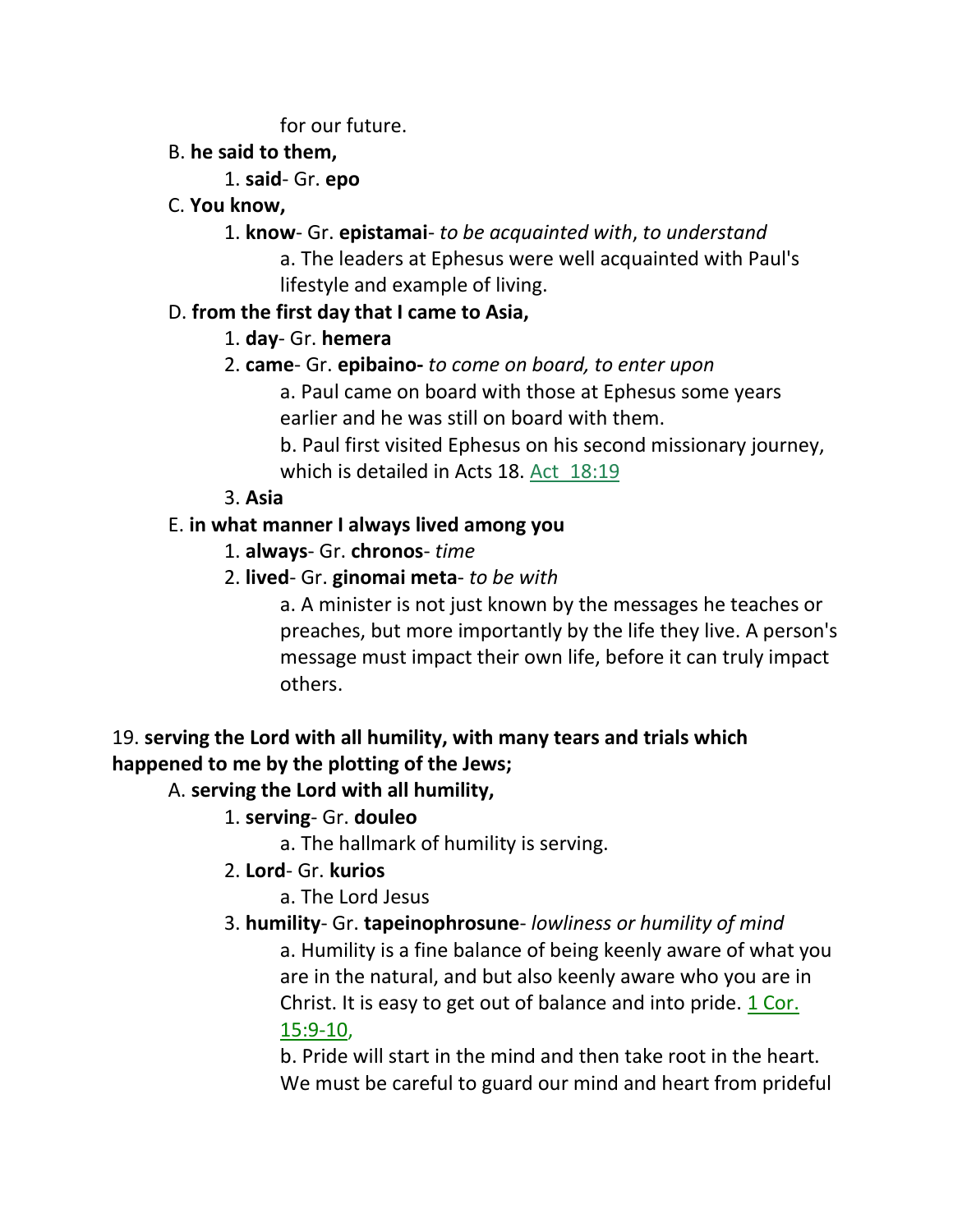thoughts and impulses. Rom  $12:3$ , Eph 4:2, Php  $2:3$ c. The best way to keep your mind and heart from pride is to look at Jesus and not yourself. Look at Jesus. Keep looking at Jesus. Keep on looking at Jesus!

# B. **with many tears and trials which happened to me by the plotting of the Jews**

### 1. **tears**- Gr. **dakru**

a. In speaking to the elders he mentions his tears three times. The first were tears from suffering persecution. The second was in tears of concern for the spiritual growth of others. The third was in sorrow in departing from them.

b. You have not entered into the depth of ministry that you need to if you have not shed tears in the process. Tears are the liquid of the heart more than blood is.

c. Jesus wept. Luk\_19:41, John 11:35

2. **trials**- Gr. **peirasmos**- *an experiment, attempt, trial, proving* a. This word means to attempt in order to see if something can be done. That is what the enemy does. He will come against us and try to see what He can get away with. He is a thief and he will try to take something small to see if he can get away with it. If he can, he will come back and do it again but take something of greater value. Many Christians don't start resisting him until he is taking their t.v. or refrigerator out the door!

### 3. **happened**- Gr. **sumbaino**- *walk or transpire together*

a. Did you ever have a day that when it rained it poured? That day when you were hit from different directions all at once? This is what Paul is referring to by using this Greek word! Different attempts by the Jews to bring Paul down all came to a head all at once in Ephesus. Paul barely escaped with his life.

3. **plotting**- Gr. **epiboule**- *a purpose or design against any one; conspiracy, plot*

### 4. **Jews**

a. Here we see the Jews causing Paul problems. But why? It was because he would always go to them instead of the Gentiles to whom the Lord sent him. When we don't do thing God's way, it causes us problems.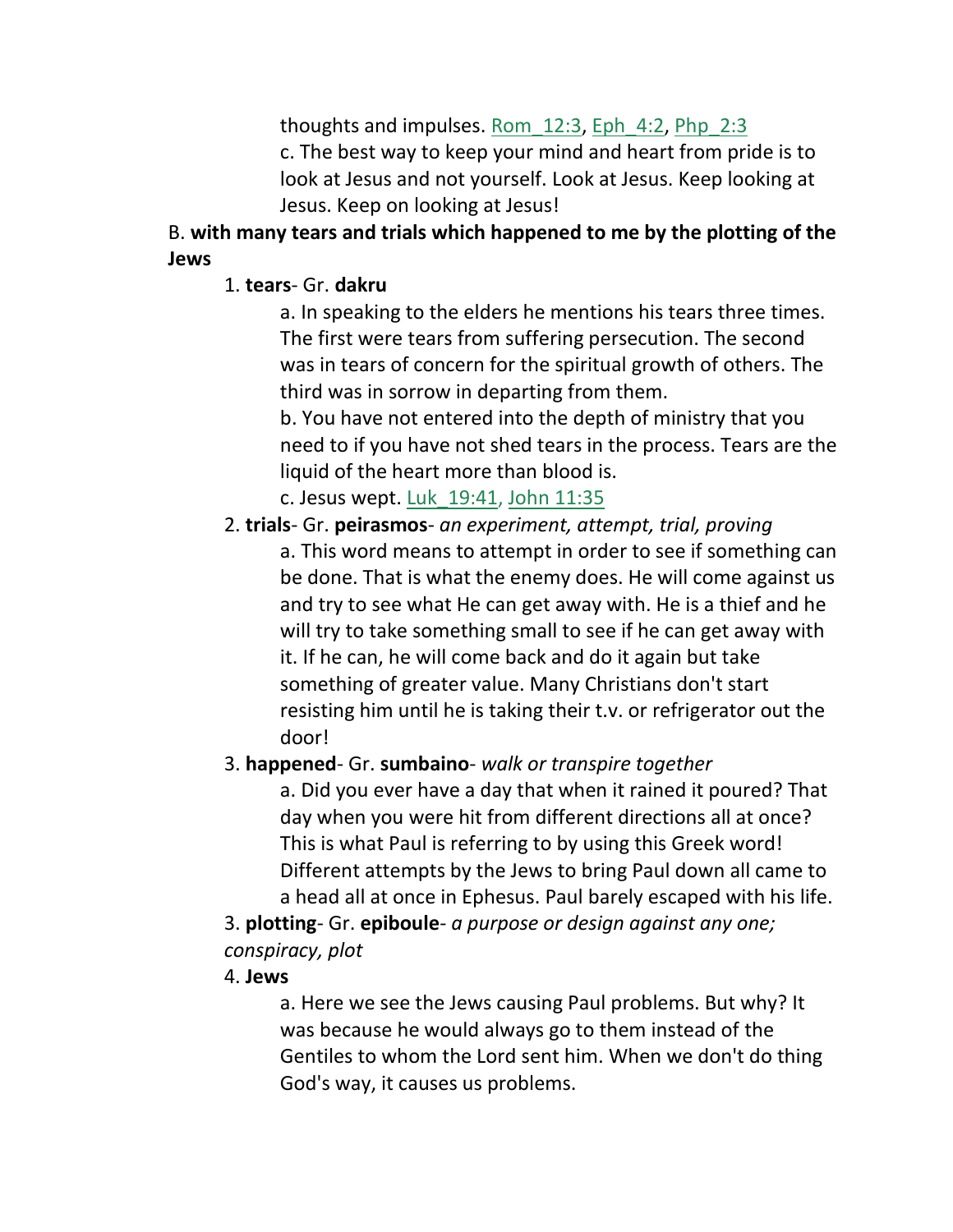20. **how I did not shrink from declaring to you anything that was profitable, and teaching you in public and from house to house,**

#### A. **how I did not shrink from declaring to you anything that was profitable,** 1. **shrink**- Gr. **hupostello**- *to draw under or back*

a. It was so used of drawing back or down the sails on a ship [furl the sails], as Paul had so recently been on the sea, that may be the metaphor here.

b. When you furled the sails of a ship, you would take the sails down and wrap them the poles of the ship. You did this in heavy winds so you would not lose control of the ship in a storm. Paul is saying here that he did not furl the sails but put them all out so the wind of the Spirit could fill them and take them where He wanted them to go. Paul did not keep back any of the Word of God but gave all of it so the Spirit use them in the believers lives.

2. **declaring**- Gr. **anaggello**- *to bring back word, announce, report, to declare, set forth, teach*

#### a.

3. **profitable**- Gr. **sumphero**- *to bring together, collect, absol. be for the benefit of any one, be profitable, advantageous, expedient, to suit best, be appropriate, good, benefit, profit, advantage*

a. This speaks of the Word of God. All scripture is given by God and is **profitable**...**2 Tim. 3:16**

b. Paul did not furl the sails of the Word of God, but shared all of it to the profit of the people. We need to do the same. We need to teach the OT, Gospels, and the NT. All of it is profitable.

c. There are some today saying that the OT is not needed, since we are now in the NT. God does not agree with them! We see all the scripture, including the OT, are inspired by God and are profitable for us today!

#### B. **and teaching you in public and from house to house.**

### 1. **teaching**- Gr. **didasko**

### 2. **public-** Gr. **demosios**

a. *First in the Jewish synagogue, then in the school of Tyrannus, Act\_19:8 and in whatsoever place the church, when formed,*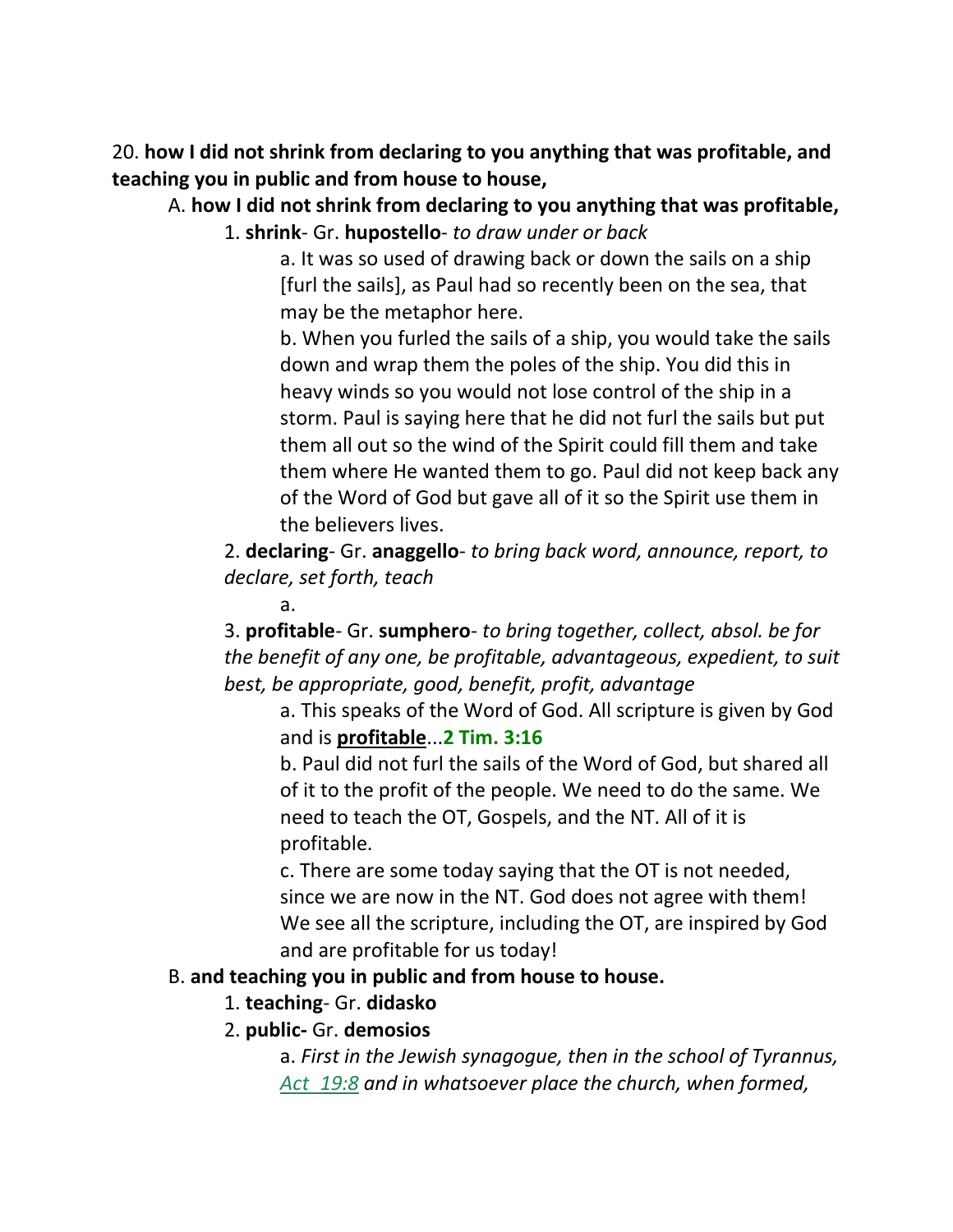*might meet together for public worship;* - Gill Commentary

3. **house**- Gr. **kata oikos**

a. This speaks of home fellowships.

b. **Both public and home fellowships are bibically founded and substantiated by scripture.** I say this because there are some who are teaching today that the only form of Christian gatherings sanctioned or blessed by God is in home churches. This is not true! Home churches are fine but so are larger church congregations that meet in public buildings.

c. Whether Christians meet in a public building or in a home, there is supposed to be order and qualified spiritual leadership ordained by God overseeing it. Each place of gathering of the church should have someone ordained of God leading it with elders and deacons- whether it be in a public building or a home gathering. This is church government and speaks of order. In many house churches there is no order at all or qualified spiritual authority that is ordained by God overseeing it.

d. The reason the early church met largely in homes is because of the lack of available public buildings available to use or rent like we have today. Synagogues met publicly because the Jews built their own houses of worship. That is not wrong for Christians to do today! The house church movement has really gotten out of balance in some respects because they denigrate churches that meet in a public building, although I have nothing wrong with house churches if they have order and ordained spiritual authority to oversee them.

# 21. **testifying to Jews, and also to Greeks, repentance toward God and faith toward our Lord Jesus Christ.**

#### A. **testifying to Jews**,

- 1. **testifying** Gr. **diamarturomai** *to witness throughly*
- 2. **Jews**

a. Once again we see Paul's first and foremost focus and ministry was to the Jews. That was not God's calling and direction to him. Let's look at the Lord's calling.

b. **Act 9:15** But the Lord said to him, "Go, for he is a chosen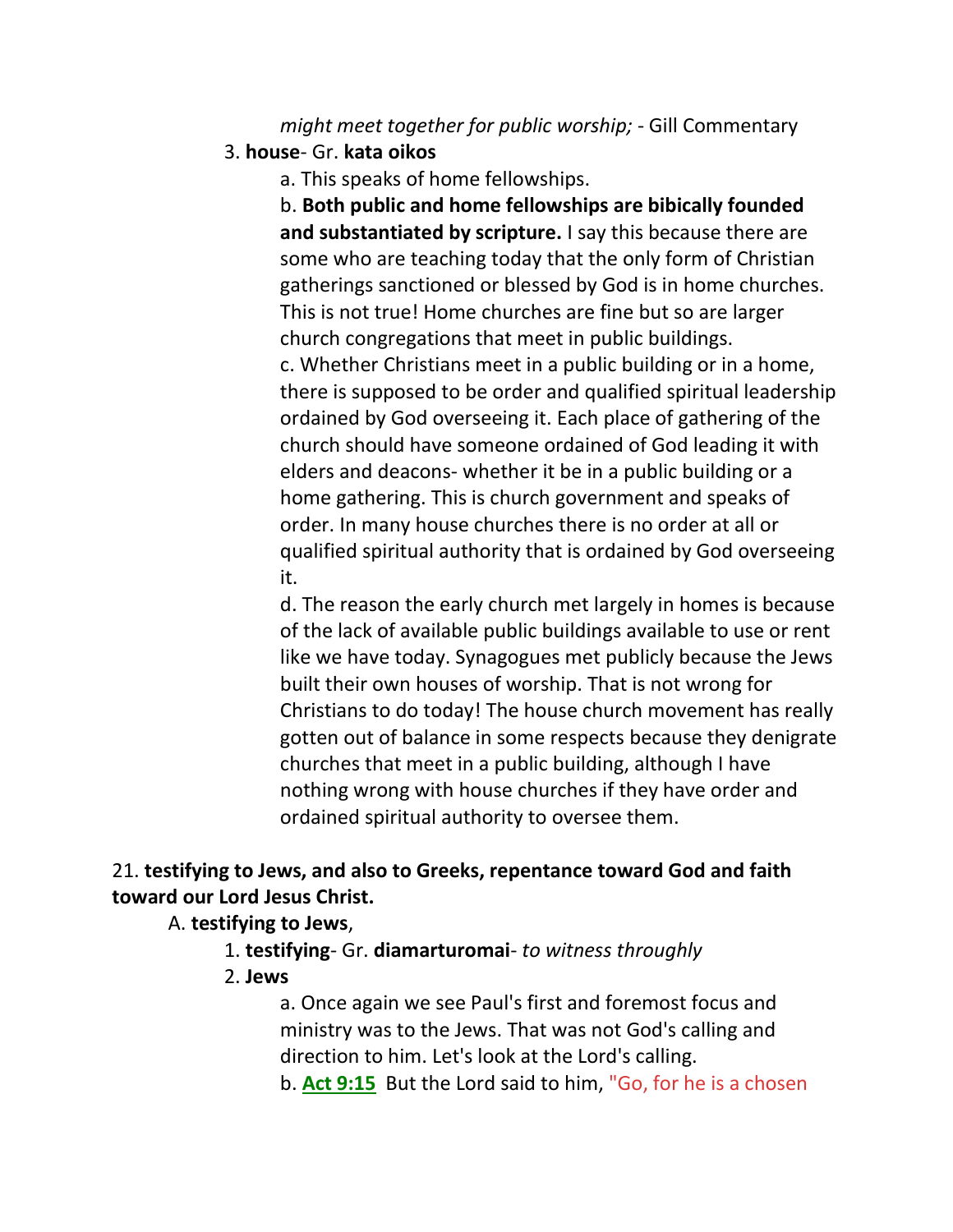# vessel of Mine to bear My name before **Gentiles, kings**, and the **children of Israel**.

c. Notice that the children of Israel [the Jews] were listed last. However, Paul reversed the order and made the Jews first. Most of his suffering and persecution came because of this reversed order.

#### B. **and also to the Greeks,**

#### 1. **Greeks- Gr. hellen**

a. This would be the Gentiles.

#### C. **repentance toward God and faith toward our Lord Jesus Christ**

### 1. **repentance**- Gr. **metanoia**- *to change the mind*

a. True repentance does not start with the actions, but with how someone thinks and believes. This will impact their behavior. You can change you actions for a time, but if you have not changed your thoughts or beliefs you will revert back to the old ways.

b. Sin is committed against God, so repentance needs to take place towards Him.

### 2. **faith**- Gr. **pistis**

a. Faith in Jesus is the only provision for both redemption and freedom from sin. Someone can be sorry for their sins but if they don't put their faith in Jesus' work on the cross and resurrection then it will do them no good and they will be lost. b. You can turn away from a wrong way, but if you don't turn to the right way, then it makes no difference.

### 22. **And now, behold, I am going to Jerusalem, constrained by the Spirit, not knowing what will happen to me there,**

A. **And now,**

B. **behold**- Gr. **idou**

C. **I am going to Jerusalem,**

1. **going**- Gr. **poreuomai**- *travel*

a. These three words are telling- I AM GOING. He was not being sent.

2. **Jerusalem**

- D. **contrained by the Spirit,**
	- 1. **constrained** Gr. **deo** *bind*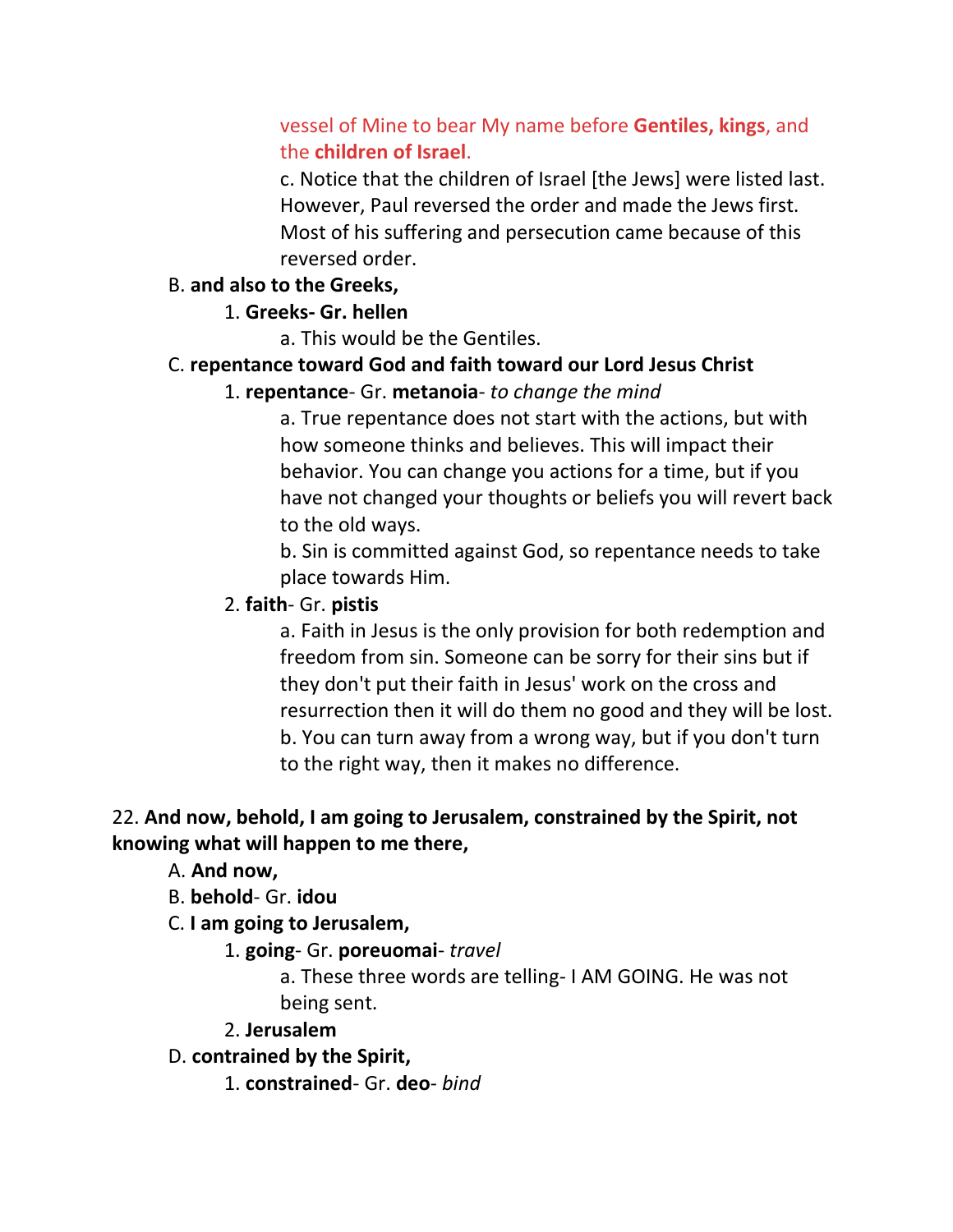- a. The Spirit never binds. He is the one who liberates.
- 2. **Spirit** Gr. **pneuma** *Holy Spirit or human spirit*

a. Many have taken from this verse that it was God's will and direction for Paul to go to Jerusalem. It is important to note that the book of Acts is not a doctrinal book. It is a book of history. It accurately records what is said and done but that does not mean all that is said and done is God or is truth. Here Luke records Paul saying that he was bound in spirit to go to Jerusalem. That does not mean that the Holy Spirit was doing this but that Paul believed that. The Holy Spirit does not bind or cause bondage. He does not force anyone to do anything at any time.

b. The closest thing to the a leading of the Spirit is strong emotional attachment. Paul had a very strong emotional attachment to the Jews. This is seen in him always going to the Jews first although God called him primarily to the Gentiles. In the book of Romans he stated that he was willing to be accursed from Christ if the Jews would get saved.

c. I totally believe Paul thought that this was a spiritual leading, but it was not. Matter of fact, the Spirit will be warning Paul all the way to Jerusalem not to go.

d. We actually know this because we have another verse in which we see certain disciples telling Paul **by the Spirit** not to go to Jerusalem. It does not say that the disciples said that they were saying it by the Spirit, but Luke records that they spoke to Paul **by the Spirit** to not go to Jerusalem. Acts 21:4 e. God even uses a prophet named Agabus to warn him about going to Jerusalem, but he is not listening.

f. Paul had a very strong character. He was very strong willed. This worked for him against the enemies' persecution, but it also worked against him. When others were telling Paul by the Spirit of God not to go to Jerusalem, he just took it as more opposition he needed to stand against. You need to be careful about your strengths. If the devil can't come against your strength, he will get behind you and push your strength out of bounds.

E. **not knowing what will happen to me there**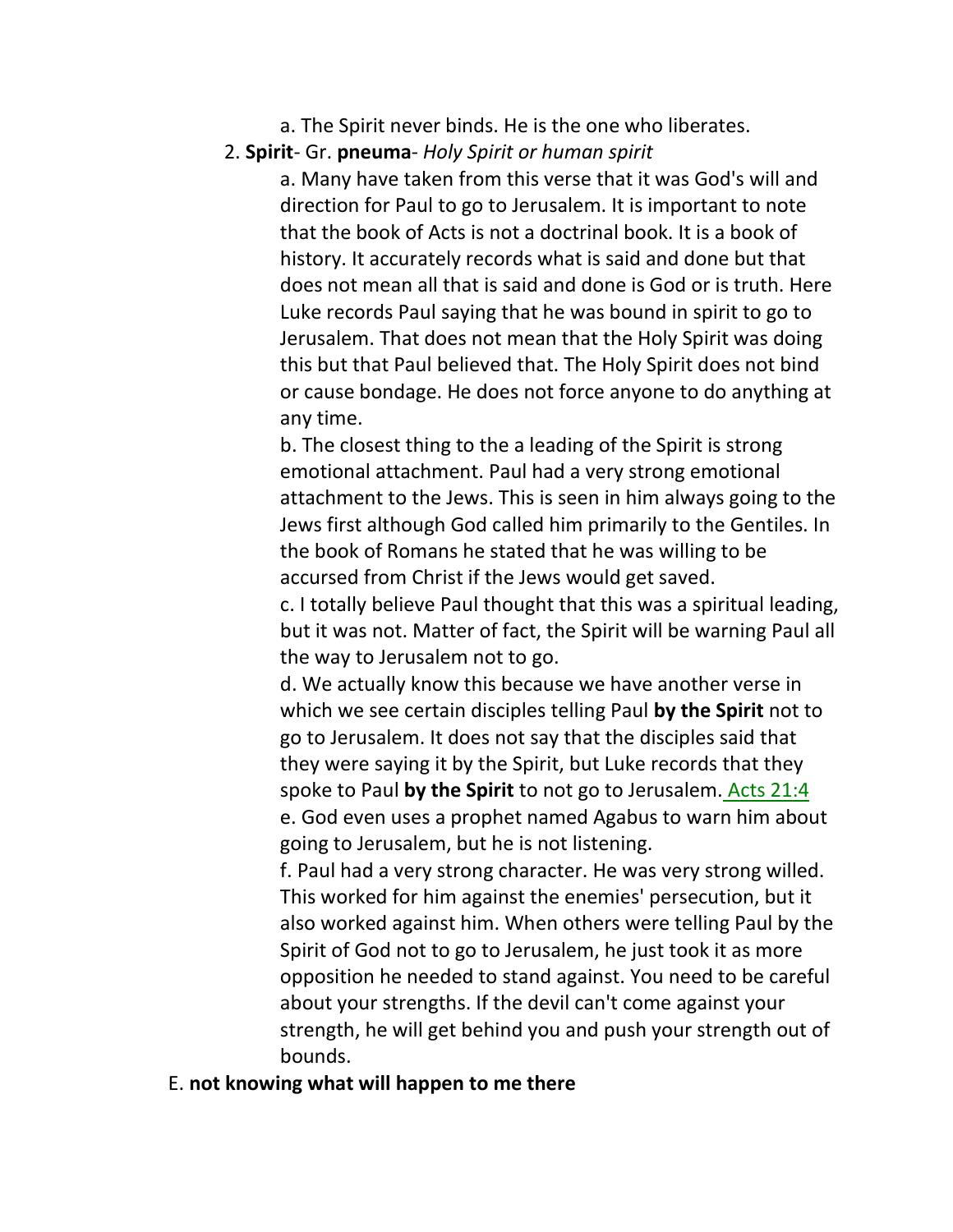- 1. **knowing** Gr. **eido**
- 2. **happen** Gr. **sunantao** *meet together, occur*

23. **except that the Holy Spirit testifies in every city, saying that chains and tribulations await me.**

### A. **except that the Holy Spirit testifies in every city,**

1. **testifies**- Gr. **diamarturomai**- *to throughly witness*

a. A few verses back Paul said that he thoroughly testified to the Jews. Here the Holy Spirit was thoroughly testifying to Paul about the consequences of going to Jerusalem to minister to the Jews there. Paul took all of it as confirmation he was on the right track, but actually the Holy Spirit was trying to warn him.

### 2. **every city**- Gr. **pas polis**

a. Why would the Holy Spirit keep telling Paul that chains awaited him unless it was to warn him not to go? If God wanted him to go to Jerusalem, it would not help warning him over and over of what would happen to him. This would possibly dissuade him from carrying out the mission that he already was committed towards. That makes no sense at all. The constant and repeated warnings would provide reservations for Paul fulfilling what God wanted him to do if that were the case. God does not lead us towards a certain direction and then constantly warn us about going that way. No, he gives us peace and confirmation when we are on the right track.

### B. **saying that chains and tribulations await me.**

- 1. **saying** Gr. **lego**
- 2. **chains** Gr. **desmon**

a. This means arrest and imprisonment.

- 3. **tribulations** Gr. **thlipsis** *pressure, trouble*
- 4. **await** Gr. **meno** *to remain or abide*

24. **But none of these things move me; nor do I count my life dear to myself, so that I may finish my race with joy, and the ministry which I received from the Lord Jesus, to testify to the gospel of the grace of God.**

A. **But none of these things move me,**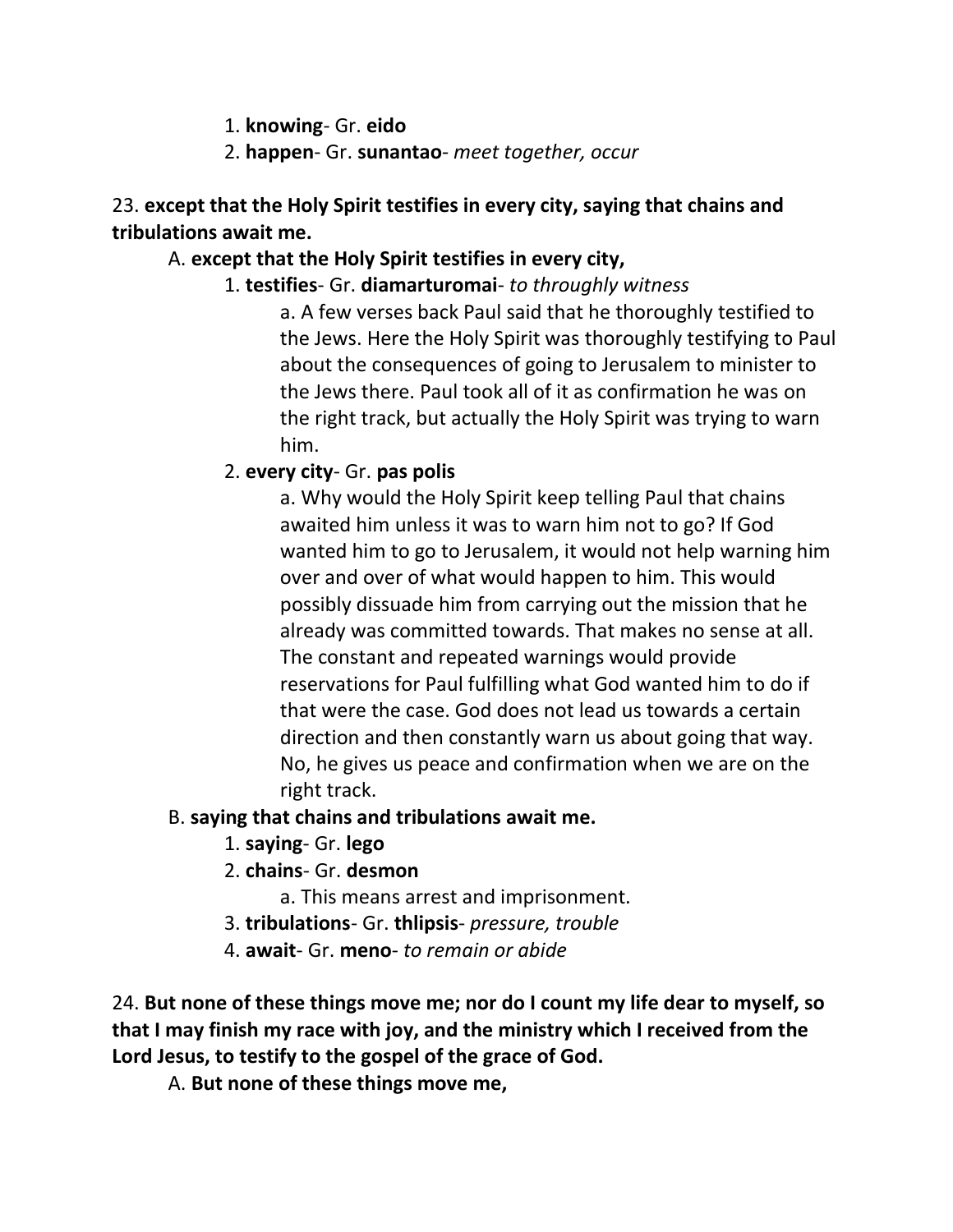### 1. **move**- Gr. **poieo logos oudeis**- *to make an account of not even one thing*

a. Paul said that he was not taking into account even on thing that he was being warned about city after city. If this is the case, then why was the Holy Spirit continuing to bring it up if Paul was already aware what was ahead and it was not going to change his course. It was because the Spirit was trying to get him to stop, not encouraging him on! At this point Paul has fully made up his mind to minister to the Jews in Jerusalem and He is not listening to anyone, even the Spirit of God.

#### B. **nor do I count my life dear to myself,**

- 1. **count** Gr. **echo** *to hold*
- 2. **life** Gr. **psuche** *soul*

a. Our spirit always is in line with God's will. It is in our soul that we often deviate.

#### 3. **dear**- Gr. **timios**- *valuable, costly, esteemed, important*

a. What moves people out of the will of God is their soul. They esteem their own desires, emotions and will above God's will. Actually Paul is doing just that here. He had elevated his strong emotion for the Jews above God's will.

b. Paul was a tremendously great man, don't get me wrong! But he was not perfect. He was a man just like us and we can learn from the good and bad in his life.

#### C. **so that I may finish my race with joy,**

#### 1. **finish**- Gr. **teleioo**

a. When win our race by finishing it. The only way we don't win our race is by giving up and not finishing.

#### 2. **race**- Gr. **dromos**

a. We each have a race to run and God have put us on an unique race course designed just for us. Heb. 12:1 b. We are the only one running on our course. We are not competing against anyone else. That is why it is not wise to compare ourselves with others because they have their own course they are running on and it is not the same as ours. Many have fallen many times and some have given up and are sitting having a pity party! God has something to say to you today dear saint. Get up, because you are in the lead!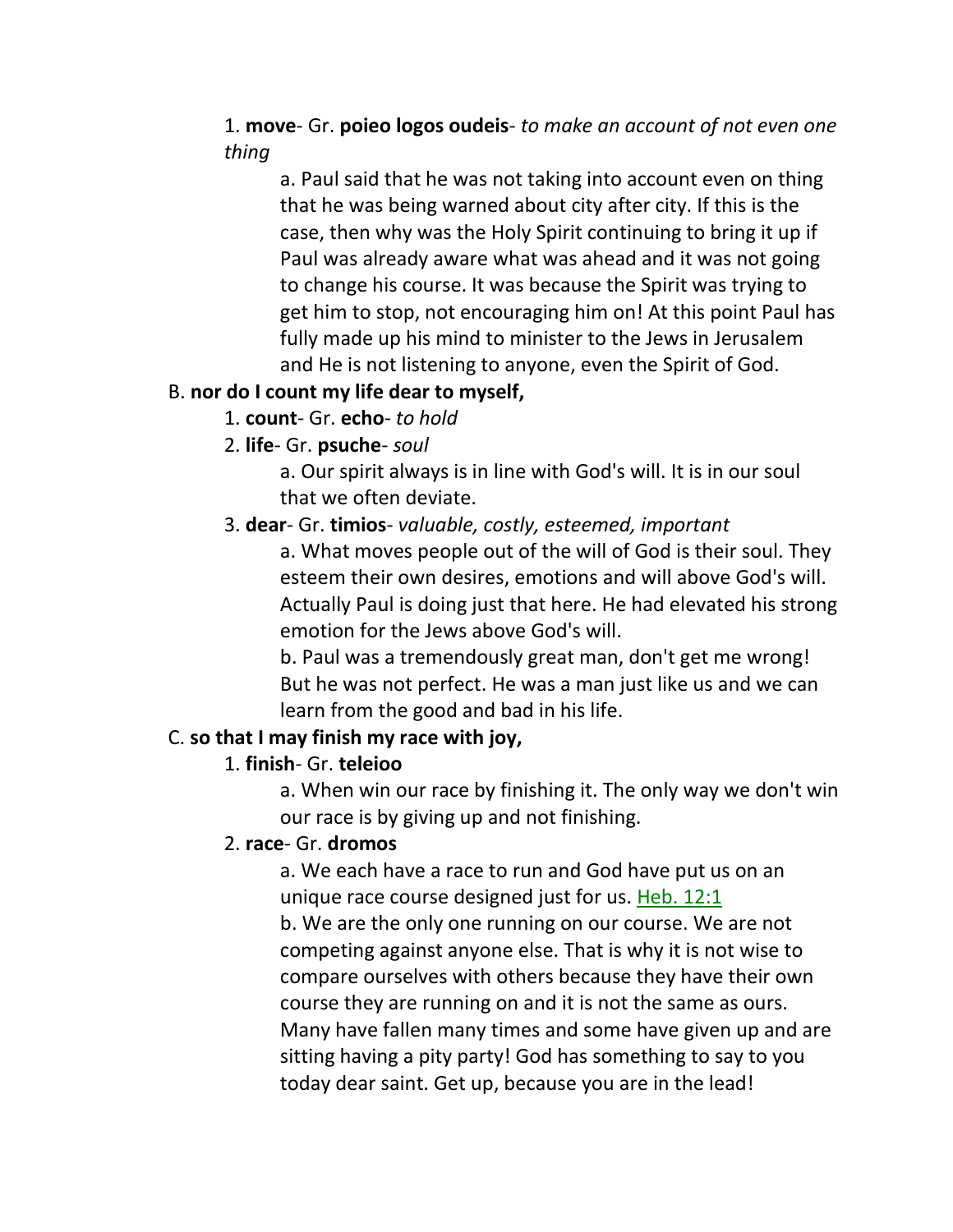c. Since you are the only one on your race course, how will you win your race? Yes, by finishing it! I remember there was swimming heat in the Olympics in which all the other swimmers were disqualified or was unable to show for some reason. There was only one swimmer! How did that swimmer win the race? They finished it! The same goes for you child of God!

#### 3. **joy**- Gr. **chara**

a. There is always great joy when you finish and win a race. The same will go for us!

#### D. **and the ministry which I received from the Lord Jesus,**

#### 1. **ministry**- Gr. **diakonia**

a. What ministry did Paul receive from the Lord? An apostleship to the Gentiles. Acts 9:15, Acts 22:21, Acts 26:17, Gal. 2:9, Rom. 11:13, 1 Tim. 2:7, 2 Tim. 1:11

b. This is very hard for most to accept, but Paul was not in the perfect will of God often during His ministry. He would constantly go to the Jews first instead of the Gentiles. Once the Jews beat, whipped, or stoned him he would then go to the Gentiles. Please review the passages above on God's call directly given by God to Paul for his ministry. Do you find even in one of them that says for him to go to the Jews first and then the Gentiles? Nope.

c. Why do we have such a trouble seeing that Paul was off here? It is because when Paul got into the flesh, like we all do from time to time, he got religious and very noble. Religious flesh seems very refined, noble, and even very admirable. Many see what Paul is saying here in this verse and say to themselves, "Now that is what a true Christian looks like right there! I need to be more like Paul!"

d. Paul here was willing to do all of this for the Lord in going to Jerusalem and minister to the Jews there, go to prison, and even die for Jesus, but that is not what God asked him to do! Religious flesh is always trying to give to God what He did not ask for. This is like Cain trying to give to God his vegetable salad instead of what God asked for which was the blood sacrifice from the first of the flock. We know that they had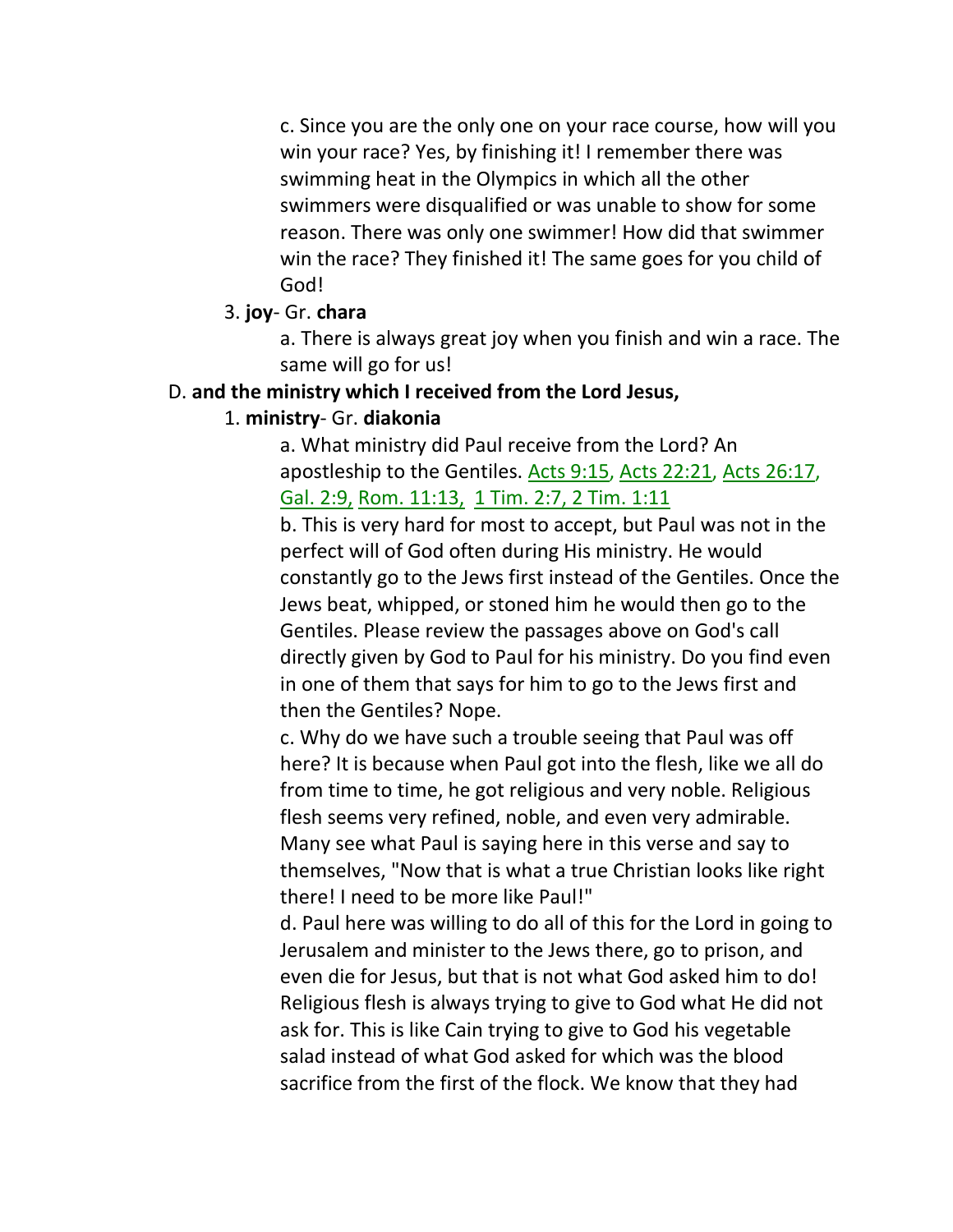heard what God required because in Heb 11:4 is says **by faith** Abel offered up the firstlings of his flock with their fat. Faith comes by hearing and hearing by the Word of God. The two boys heard from God what He wanted and Cain had a better idea that surely would impress God. I am sure that was the best salad of all time, but not what God asked for! e. Here Paul is very noble, but wrong.

### 2. **received**- Gr. **lambano**

a. Notice, that Paul said he received the ministry assignment from the Lord. This is key to being a good steward and fulfilling it.

b. In the parable of the talents in Matt. 25 the first two servants who were commended by the Lord for being good and faithful acknowledged that they had received their talents from the Lord. They said, "here is what you delivered to me, and more besides". The third servant who did not do anything with what the Lord gave him, never acknowledged receiving it from the Lord. He merely said, "here is what is yours". He never admitted that it had been delivered to him. c. Many today have been given gifts, but they have not acknowledged receiving them. They have not owned them to steward so they are not doing anything with them. We will still be held accountable for what the Lord has given to us even if we acknowledged them or not.

### E. **to testify to the gospel of the grace of God**

# 1. **testify**- Gr. **diamarturomai**- to thoroughly witness

a. God called him to testify to the Gentiles, but he went to the Jews first without exception.

- 2. **gospel** Gr. **euaggelion** *the good news*
- 3. **grace** Gr. **charis** *unmerited favor*

a. What makes the gospel good news is that salvation and all it entails is provided solely by grace alone to be received by faith alone.

# 25. **"And indeed, now I know that you all, among whom I have gone preaching the kingdom of God, will see my face no more.**

A. **And indeed,**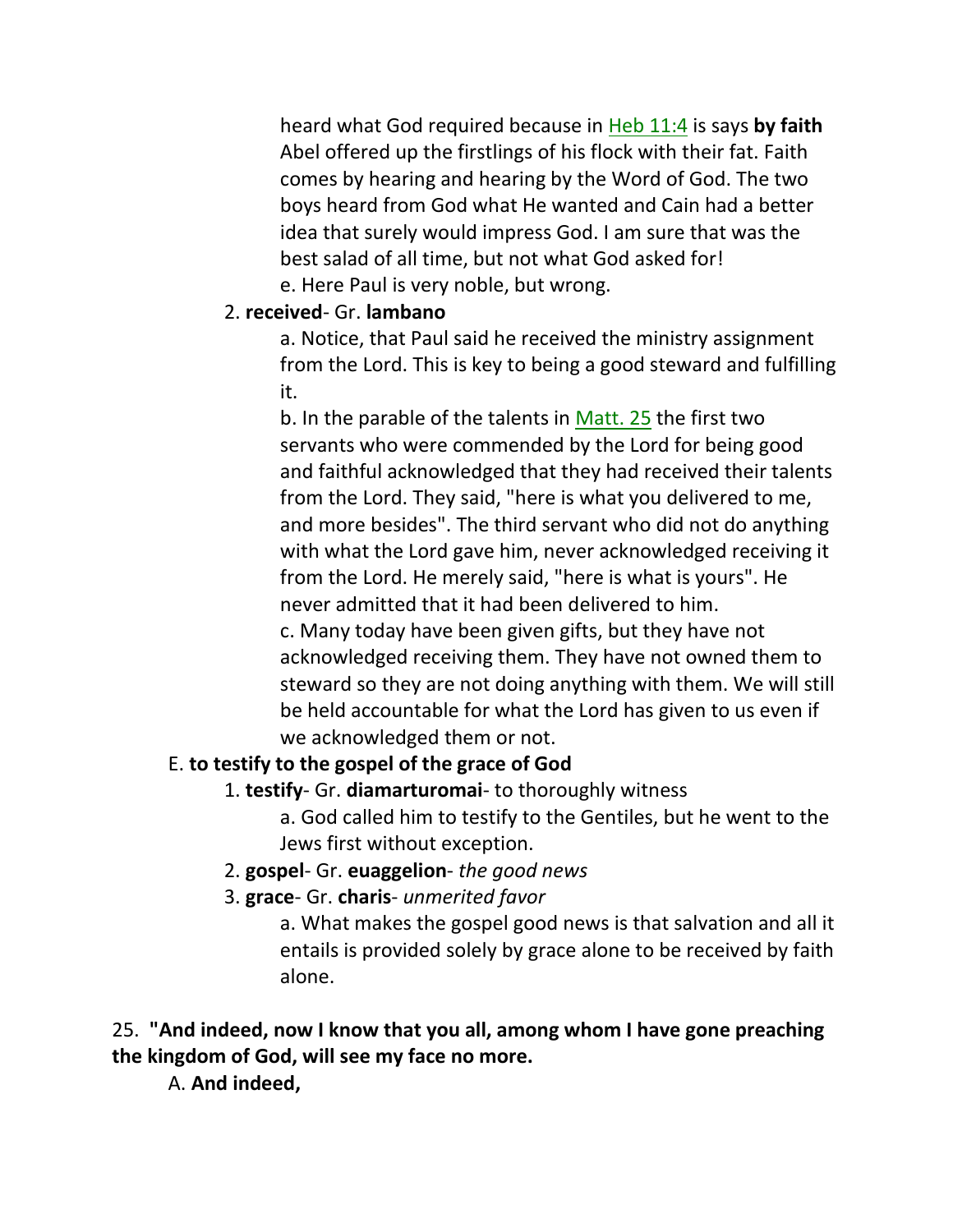#### B. **now I know that you all,**

#### 1. **know**- Gr. **eido**

a. *Here Paul expresses his own conviction that he will no more look in life on the faces of his Ephesian brothers in the faith. But it is almost certain that after his liberation from the Roman imprisonment spoken of in Acts 28, the apostle did revisit the Asian churches (see the notices and greetings and directions in 2 Timothy 4). We must, however, by no means suppose that even an apostle was gifted at all times with Divine and unerring knowledge. Here it is almost certain he was mistaken in his foreboding.* -Popular NT Commentary b. *Paul probably did revisit Ephesus, for at Rome he wrote to the Philippians that he expected to go to them shortly (Php\_2:24); and he asked Philemon at Colosse to prepare him a lodging, as he expected soon to join him (Phm\_1:22). Paul could hardly go from Rome to Colosse, or from Colosse to Philippi, without taking Ephesus in his way.* -UCRT

### C. **among whom I have gone preaching the kingdom of God,**

1. **gone preaching**- Gr. **dierchomai kerusso**- *to go through proclaiming*

### 2. **kingdom**- Gr. **basileus**

a. God as King rules over a kingdom. It is not a democracy! It is King Jesus, not Burger King. You don't get it your way. You get it Yahweh!

#### D. **will see my face no more**

### 1. **face**- Gr. **prosopon**

a. Some Christians that we meet, we will lose track of them afterwards. You will see them again in the Kingdom of God. What a day of happy reunions!

### 26. **Therefore I testify to you this day that I** *am* **innocent of the blood of all** *men.*

### A. **testify**- Gr. **marturomai**

B. **day**- Gr. **hemara**

#### C. **innocent**- Gr. **katharos**- **clean**

#### D. **blood**- Gr. **aima**

1. This phrase came from the OT. If you warned others of impending danger then you were free from their blood. If they did not heed you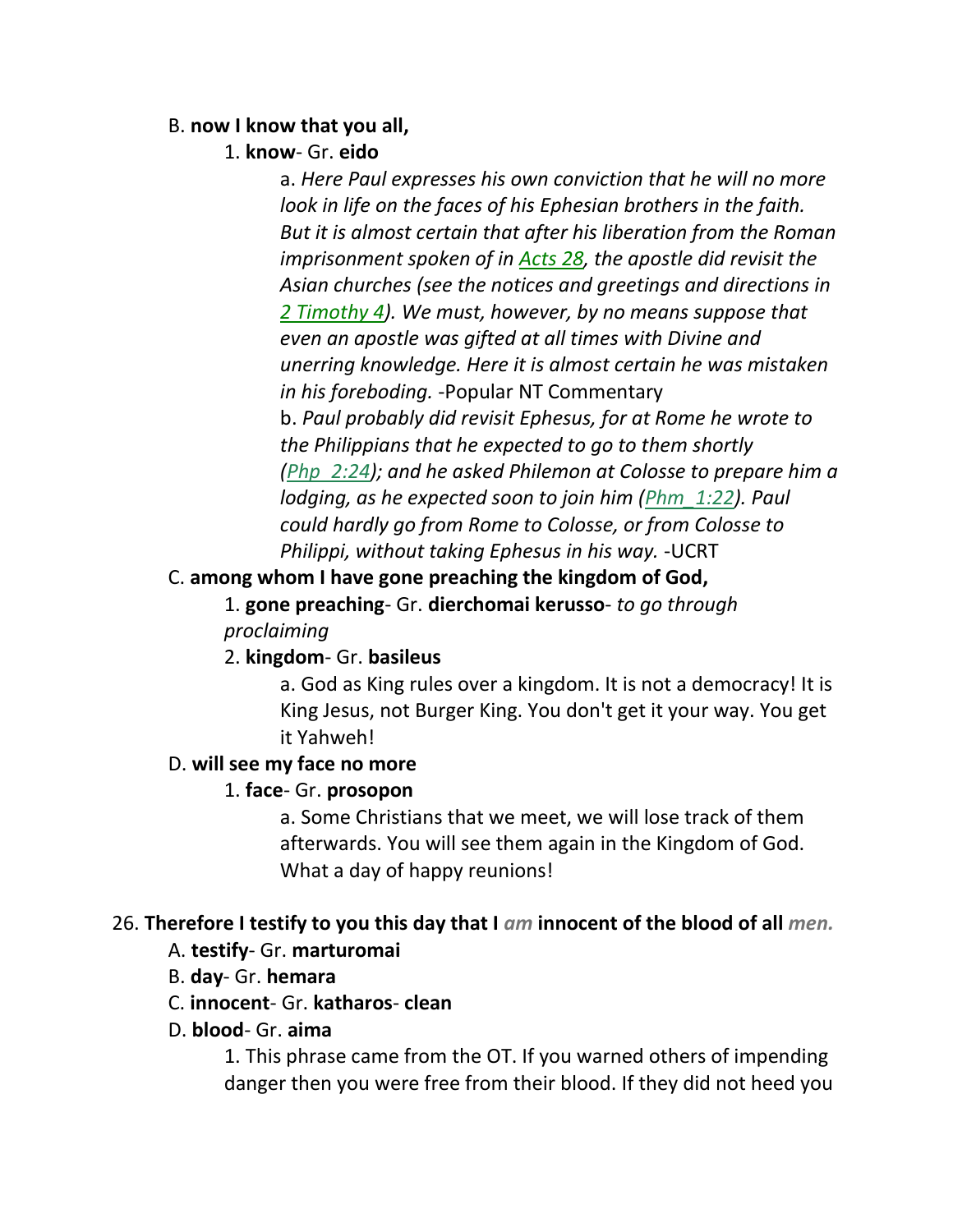warning, then their blood was on their own head. If you did not warn someone of the coming danger then their blood was on you. Ezek 33:4-9

2. This is what Paul is saying here. He preached the gospel to those God called him to. He warned them of the judgment to come and about the eternal torment in hell. He was innocent of the blood of any who did not heed his gospel message.

E. **all** *men*- Gr. **pas**- *all* [the word "*men*" although implied is not present in Greek- omit]

1. How could Paul dare say this? Before his conversion to Christ he was a cold blooded killer! He would haul Christians to prison and to their deaths. He even oversaw personally the stoning of Stephen. It was because all of his sins were now under the blood of Jesus. All the blood he shed was under the shed blood of Jesus! Our past is under the blood, Praise be to God!

### 27. **For I have not shunned to declare to you the whole counsel of God.**

### A. **shunned**- Gr. **hupostello**- *to draw under or back*

1. This word was used of drawing back or down the sails on a ship [furl the sails], as Paul had so recently been on the sea, that may be the metaphor here.

2. When you furled the sails of a ship, you would take the sails down and wrap them the poles of the ship. You did this in heavy winds so you would not lose control of the ship in a storm. Paul is saying here that he did not furl the sails but put them all out so the wind of the Spirit could fill them and take them where He wanted them to go. Paul did not keep back any of the Word of God but gave all of it so the Spirit use them in the believers lives.

#### B. **declare**- Gr. **anaggello**- *to announce, proclaim*

#### C. **whole**- Gr. **pas**

1. This includes all of the Old Testament, which was primarily used in the early church. Today some are advocating the doing away with the Old Testament as out dated and useless to the church. This is false and dangerous. All of the Scripture is inspired by God and profitable to us today.

### D. **counsel-** Gr. **boule**- *counsel, purpose, design, determination, decree* 1. The Word of God is God's counsel to us. Psa\_107:11 How often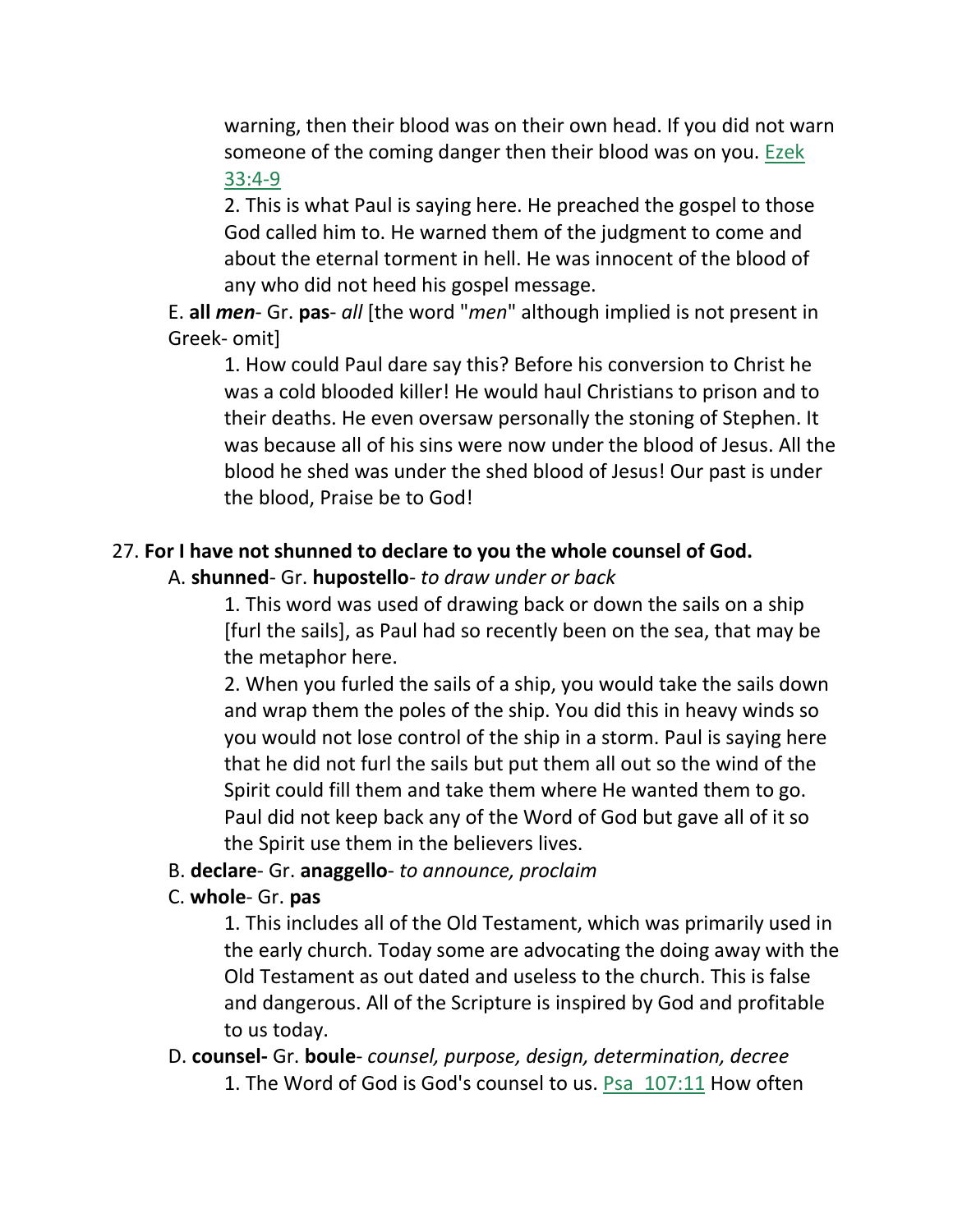when we have a problem that we will run to human counselors for help. We need to get into our Bible and let the Scriptures be our counselors. Psalms tells us the Scriptures are our counselors. Ps. 119:24

28. **Therefore take heed to yourselves and to all the flock, among which the Holy Spirit has made you overseers, to shepherd the church of God which He purchased with His own blood.**

#### A. **Therefore take heed to yourselves and to all the flock,**

1. **take heed**- Gr. **prosecho**- *to hold to, bring near; absol. to apply the mind to a thing, to give heed to, attend to, observe, consider, to take care of, provide for, be attached to, to give one's self up to, be addicted to, engage in, be occupied with*

a. Each pastor needs to first take heed to themselves before they can take heed to the flock.  $1Ti$  4:16 We all have four tanks that can be full or empty. The first tank is our **spiritual tank**. We need to stay in the Word and prayer to have this full. The second tank is our **mental tank**. We can become overly taxed with mental strain. We need time to reflect and relax our minds. The third tank is our **emotional tank**. We need to deal with negative and even toxic emotions or it will impact us in a negative way and also those we minister to. The fourth tank is our **physical tank**. We need regular times of rest. We also need to have a well-balanced diet and get regular exercise. This physical tank holds all the other tanks!

b. This word is full of meaning. A pastor need to be near the sheep, not hiding out in a back room. They need to attend to the sheep. The need to observe them closely. They need to care for and provide for the sheep. They need to be attached to their sheep. They are to give themselves for the sheep.

#### 2. **all**- Gr. **pas**

a. A pastor needs to watch over all his sheep. Often only trouble sheep get attention. No, all the sheep need attention even the healthy ones that are prospering.

#### 3. **flock**- Gr. **poimnion**- *small flock*

a. Each of the pastors sitting before Paul were given small flocks to oversee. This Greek word ends with the letters "ion".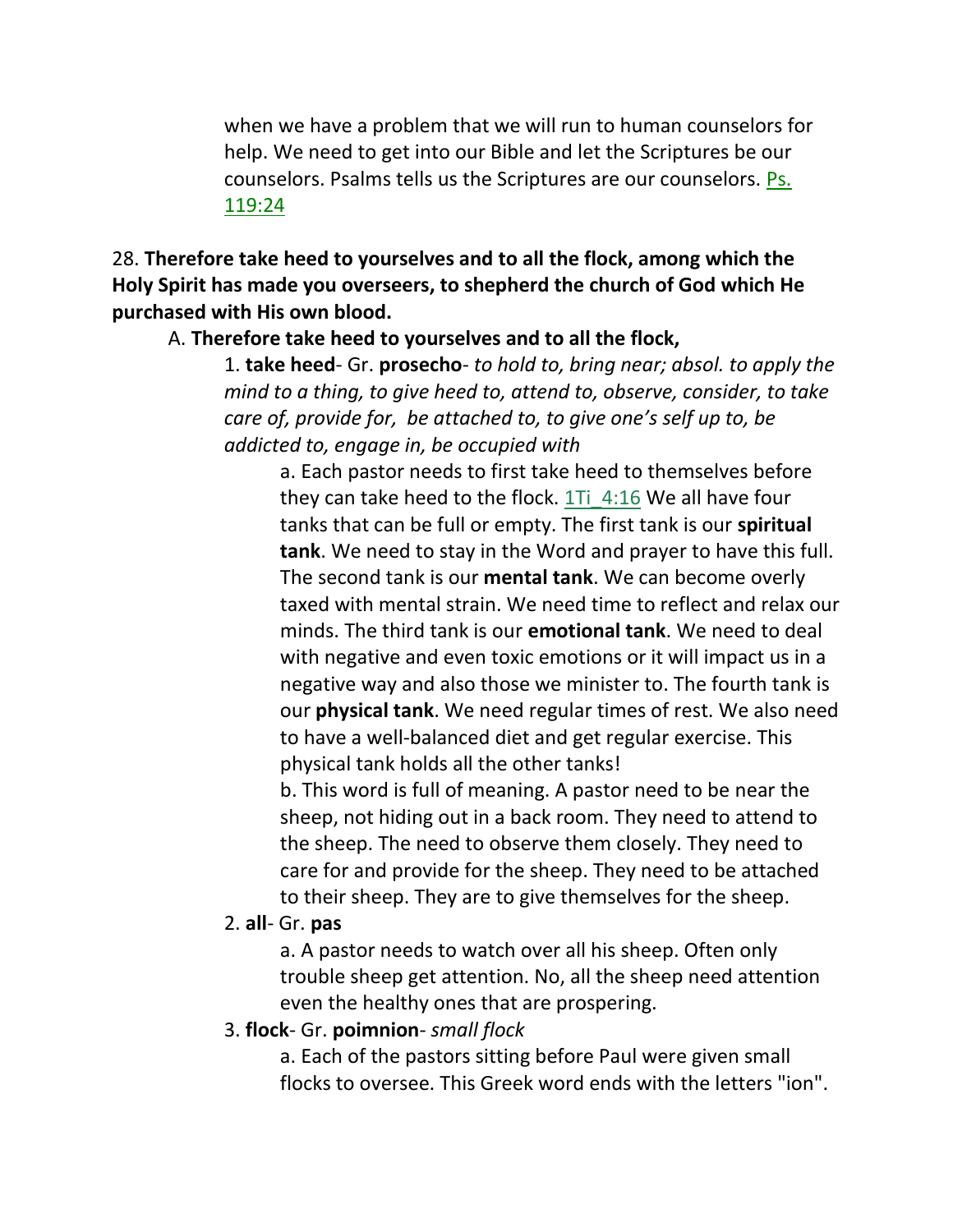When these letters are on the end of a Greek noun it means it is miniature or small.

b. You will be given a small flock to oversee before the Lord trusts you with a larger flock.

#### B. **among which the Holy Spirit has made you overseers,**

- 1. **Holy Spirit** Gr. **hagios pneuma**
- 2. **made** Gr. **tithemi** *to place or set*
- 3. **overseers** Gr. **episkopos** *to oversee, bishop*

a. This word is also translated "bishop" in other places. Php\_1:1, 1Ti\_3:2, Tit\_1:7 The words "elder" and "bishop" are used a number of times interchangeably and are very similar. An elder is a mature one and a bishop is one who oversees other elders and areas of a church. You can be an elder-mature one, but not be a bishop who oversees other elders or an area of the church. All bishops are elders- mature ones, but not all elders are bishops. Here we see this group of men were both elders and bishops because they are called both in this chapter. see. vs. 17

b. There are a plurality of elders and bishops in the church, but there is one chief elder/bishop in each local church. Anything with more than one head is a monster!

c. At this point Paul is acting in the head role, but soon Timothy would take his place, and after Timothy, the apostle John would do it.

# C. **to shepherd the church of God which He purchased with His own blood**

1. **shepherd**- Gr. **poimaino**- *to feed, pasture*

a. A pastor is one who feeds the flock with the Word of God.

2. **church**- Gr. **ekklesia**- *called out ones*

### 3. **God**- Gr. **theos**

a. Every pastor needs this tattooed in their heart and brain. It is the church of God! It is the flock of God. 1 Pet. 5:2 It is not the church of Bob, Tom, Dick, Harry, Sally or anyone else. b. Every earthly pastor is but an under-shepherd ordained to minister for the Chief Shepherd- Jesus Christ! 1 Pet. 5:4 He is also the Chief Bishop over the entire church. 1 Pet. 2:25 He uses people to help Him shepherd and oversee His church. c. Every pastor should keep an open hand the let the sheep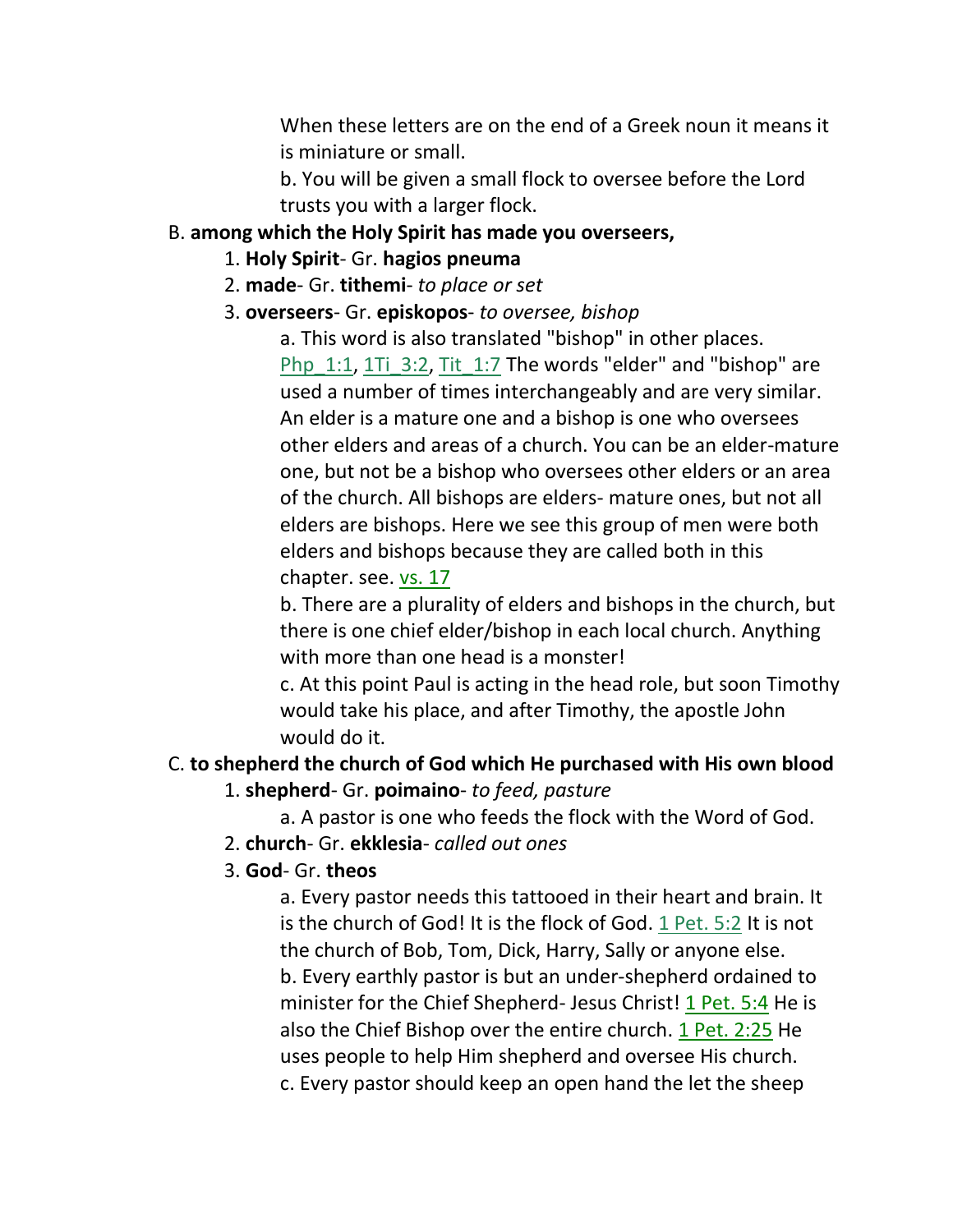come and let the sheep go in the will of God. As a pastor, I keep an open hand with God's people and sheep. They belong to Him, not me. I have a closed fist and only two people are in that hand, and they both start with the letter J! Jesus and Joann- my wife. Everyone else is free to come and go. Some pastors act like they own the sheep. They do not! d. We are not to be lords over God's heritage, but examples to the flock. 1 Pet. 5:3

- 4. **purchased** Gr. **peripoieomai-** *to acquire, gain, earn, to purchase* a. The purchaser is the owner. Jesus purchased the church, not an earthly pastor.
- 5. **own blood** Gr. **idios aima**

a. A pastor needs to ask themself, "Did I bleed and die for those in my church?" The answer is an emphatic no! Then, they are not your sheep! Who did bleed and die for them? Jesus! Then they are His!

b. This verse clearly teaches the divinity of Jesus! If you will read carefully this verse it tells you that. Paul says it is the church of God which He [God] purchased with His [God's] own blood. Who shed His blood? It was Jesus. Jesus is God! c. Jesus was 100% God and 100% man in one person. Where did the Divinity and humanity of Jesus meet? In one place. His blood. He shed the blood of God. That is why Jesus blood was different than any other man's blood. Jesus got His blood from His father, not from Mary or any man. It was more effective and long lasting than the blood of lambs and bulls. His blood was the eternal blood of God. Life is in the blood. Lev. 17:11. This is why Jesus only had to shed His blood one time for all sins past, present, and future because it was eternal blood! d. All human and animal blood is corruptible and defiled. Jesus blood is the opposite! 1Pe\_1:18-19

### 29. **For I know this, that after my departure savage wolves will come in among you, not sparing the flock.**

#### A. **For I know this,**

1. **know**- Gr. **eido**- *to perceive, see*

a. Paul perceived this by the Holy Spirit no doubt.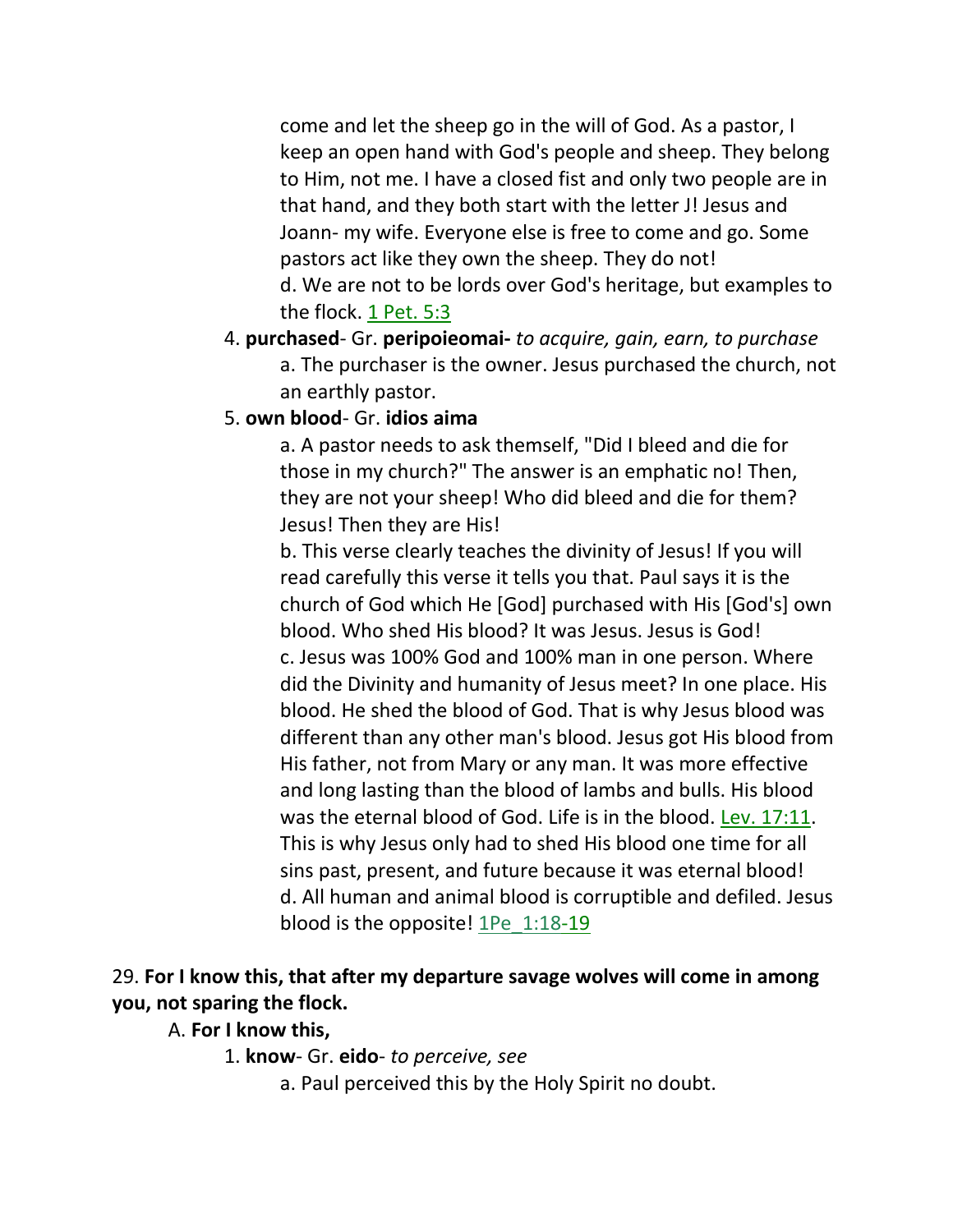#### B. **that after my departure savage wolves will come in among you,**

#### 1. **departure**- Gr. **aphixis**- *going away, departure*

a. The wolves will wait until the shepherd is not present to attack. Ezek 34:5 Kingdom leadership is so important in a church.

2. **savage**- Gr. **barus**- *heavy; burdensome, oppressive or difficult of observance, grievous, oppressive, afflictive, violent, authoritative, strict, stern, severe*

a. By this word Paul is most likely referring to legalistic teachers that would come that would burden down the flock with oppressive and stern rules, rites, commands, and observances.

#### 3. **wolves**- Gr. **lukos**

a. Jesus told his disciples that he was sending them out in the midst of wolves. These were religious legalistic leaders present then. Wolves are still here today.

b. *The figure of the flock is still kept up. The "grievous wolves" were false teachers, and the special reference is to the Judaizing teachers, who taught that the Gentile Christians must keep the Jewish law. Paul's ministry was a long battle with these schismatics*. -B.W. Johnson

c. Dogs are related to wolves. Legalists are seen as savage wild dogs. Phil. 3:2

#### 4. **come in**- Gr. **eiserchomai**

a. This was nothing new. When Paul went somewhere and preached the pure gospel of grace, legalistic Judiazers would come in after him and start tearing apart what he had done and not sparing the flock. This also happened in Galatia and in Corinth.

#### C. **not sparing the flock**

1. **sparing-** Gr. **pheidomai**- *to spare; to be tender of, to spare, in respect of hard dealing*

a. They will show no grace, mercy, or tenderness to the flock. A true shepherd will show all of these to the flock.

2. **flock**- Gr. **poimnion**- *small flock*

#### 30. **Also from among yourselves men will rise up, speaking perverse things, to**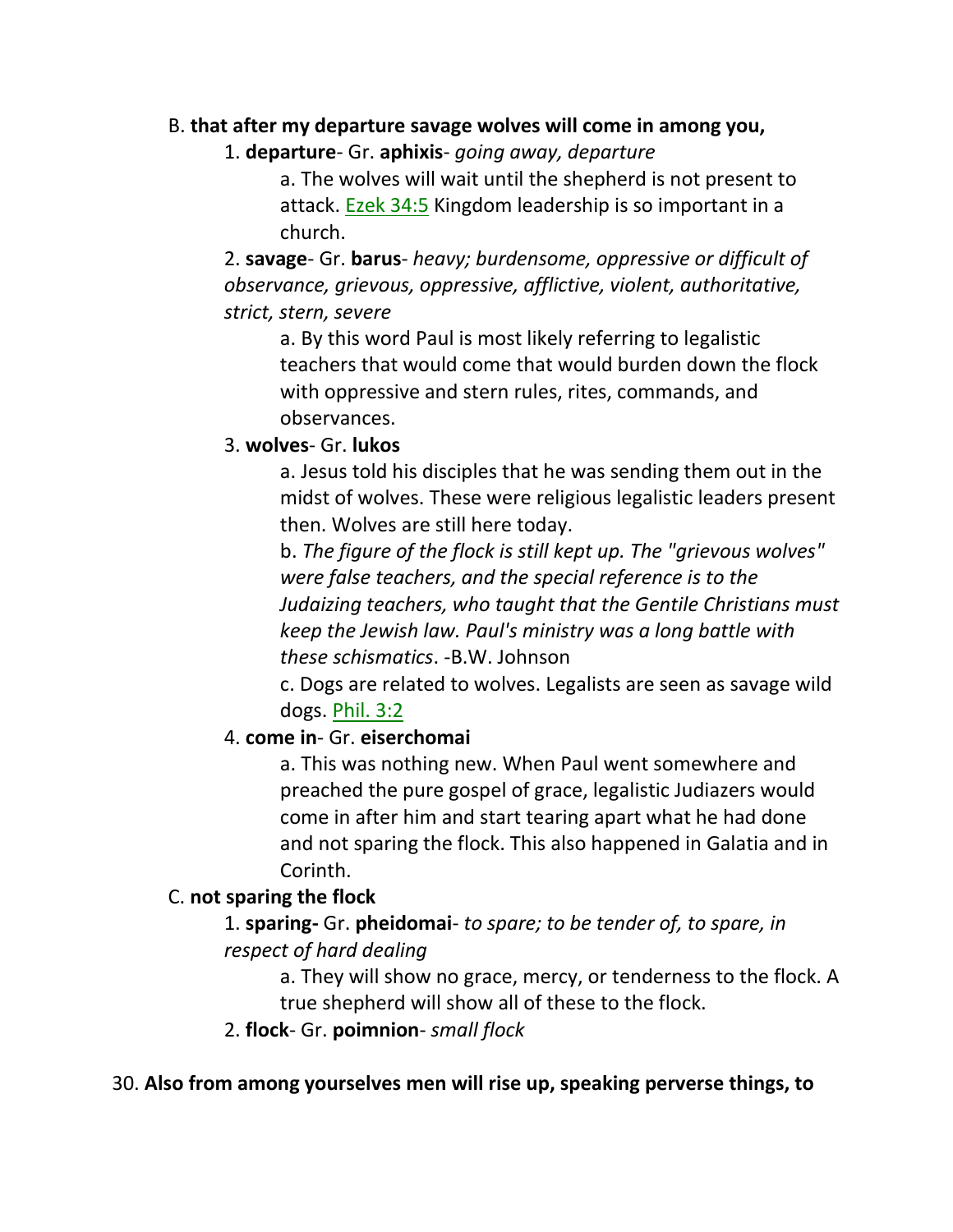#### **draw away the disciples after themselves.**

### A. **among yourselves**

1. The enemy has two tactics. The first is to come against the flock from the outside. The second is to cause division to arise from within. The second tactic is the most dangerous and deceptive.

2. Church splits don't happen because of persecution from the outside, but from pride, strife, and jealousy on the inside.

#### B. **men**- Gr. **aner**

### C. **rise up**- Gr. **anistemi**- *to stand up*

1. This means they rise up in order to be seen and to make a name for themselves. They stand up above others to make themselves conspicuous. A Christian leader should never seek to make themselves stand out, but to glorify Jesus and lift up Him and His name.

### D. **speaking**- Gr. **laleo**

E. **perverse**- Gr. **diastepho**- *to distort, to twist, turn away; met. to pervert, corrupt*

1. There are many who are teaching twisted things today. They twist and bend the scriptures to make it say what they want it to say. 2 Pet. 3:16 They don't take scriptures in context but rip verses out of context to support their twisted doctrines.

### F. **draw away**- Gr. *apospao*- *to draw off, tear away*

### G. **disciples**- Gr. **mathetes**

1. We never see after Jesus raised from the dead any other type of disciple than the disciples of the Lord Jesus. Before Jesus died and rose again we see the disciples of John, but only the disciples of Jesus afterwards. We are not called to make disciples of us. NEVER! We are to help raise up the disciples of Jesus. They are to adhere to and be committed to Jesus, not us. It is ok if Christians follow a minister as long as the minister is following Jesus and points those following to Jesus.

#### H. **themselves**

1. Self is the key word. This is the magnification of self in pride. We should not seek those that will follow us with blind devotion. Ministers are under-shepherds that kindle a devotion for Jesus in those they minister to.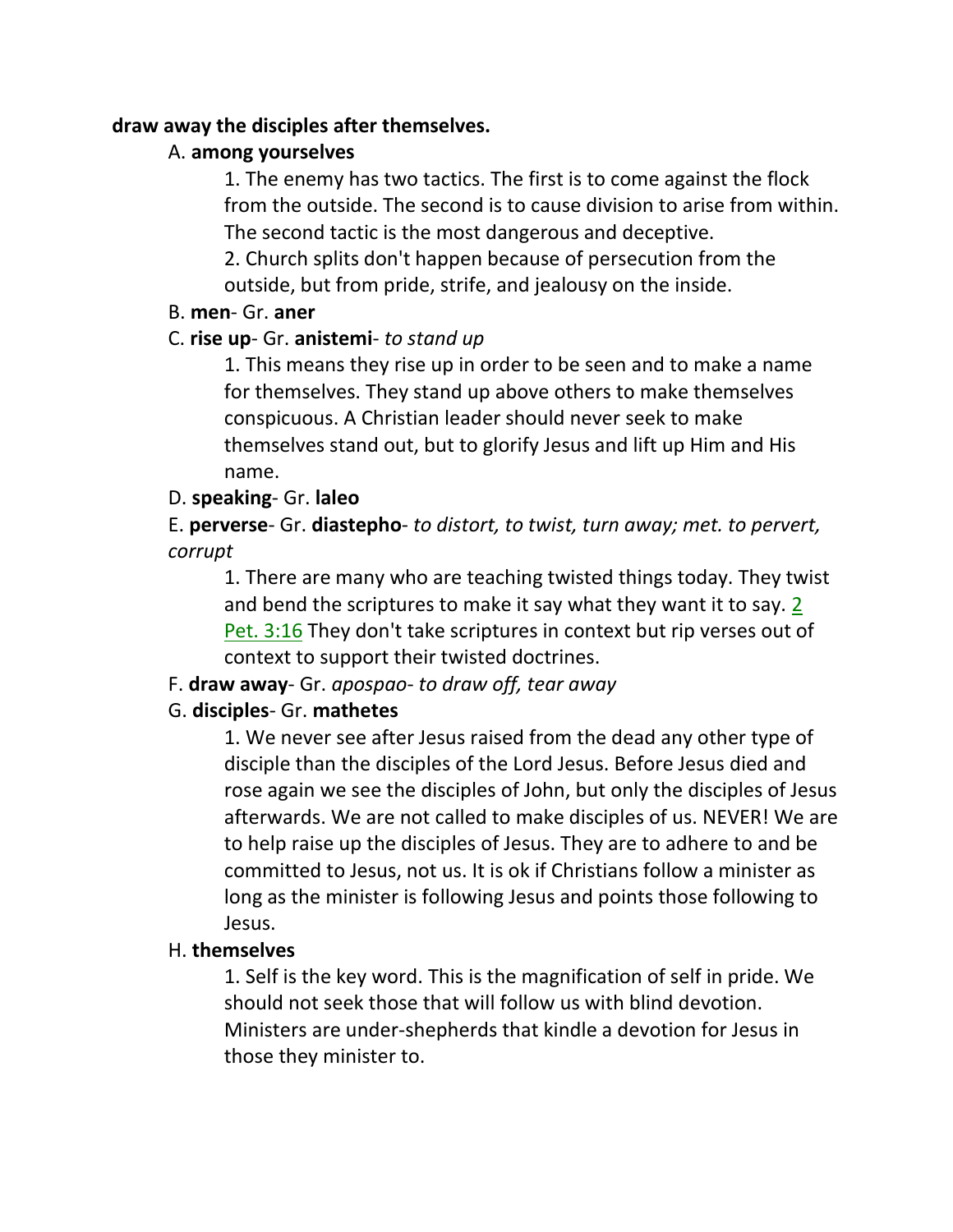31. **Therefore watch, and remember that for three years I did not cease to warn everyone night and day with tears.**

A. **Therefore watch,**

1. **watch**- Gr. **gregoreuo**- *to be watchful, attentive, vigilant, circumspect, alert*

> a. We are to be watchful in regards to the enemies tactics and maneuvers. 1 Pet. 5:8

B. **and remember that for three years I did not cease to warn everyone night and day with tears**

1. **remember**- Gr. **mnemoneuo**- *to be mindful, call to mind*  a. We remember through repetition.

2. **three years**- Gr. **trietia**

a. This was how long Paul stayed and ministered at Ephesus.

3. **cease**- Gr. **pauo**- *to pause or cease*

4. **warn**- Gr. **noutheteo**- *to place in the mind, to admonish, warn, exhort*

a. This word means "to place into the mind" or "mind placing". We place things into our long term memory [mind] by repetition.

b. A minister is to both teach and warn. There are not many ministers warning today. This is because there are many teachers in the body of Christ but not many fathers. 1 Cor. 4:14-15 A father not only teaches but also warns out of love and experience. Warning is an outflow of love.

5. **night and day**- Gr. **nux kai hemera**

6. **tears**- Gr. **dakru**

a. Tears are the overflow of the heart. Paul truly cared for these people and those they ministered to.

b. This is the difference between a true shepherd and a mere hireling.

c. He shed tears because he could tell they were not getting what he was saying. He knew that what he had warned them about so much would actually take place.

d. We often sow in tears and reap in joy. Ps. 126:6

32. **"So now, brethren, I commend you to God and to the word of His grace, which is able to build you up and give you an inheritance among all those who**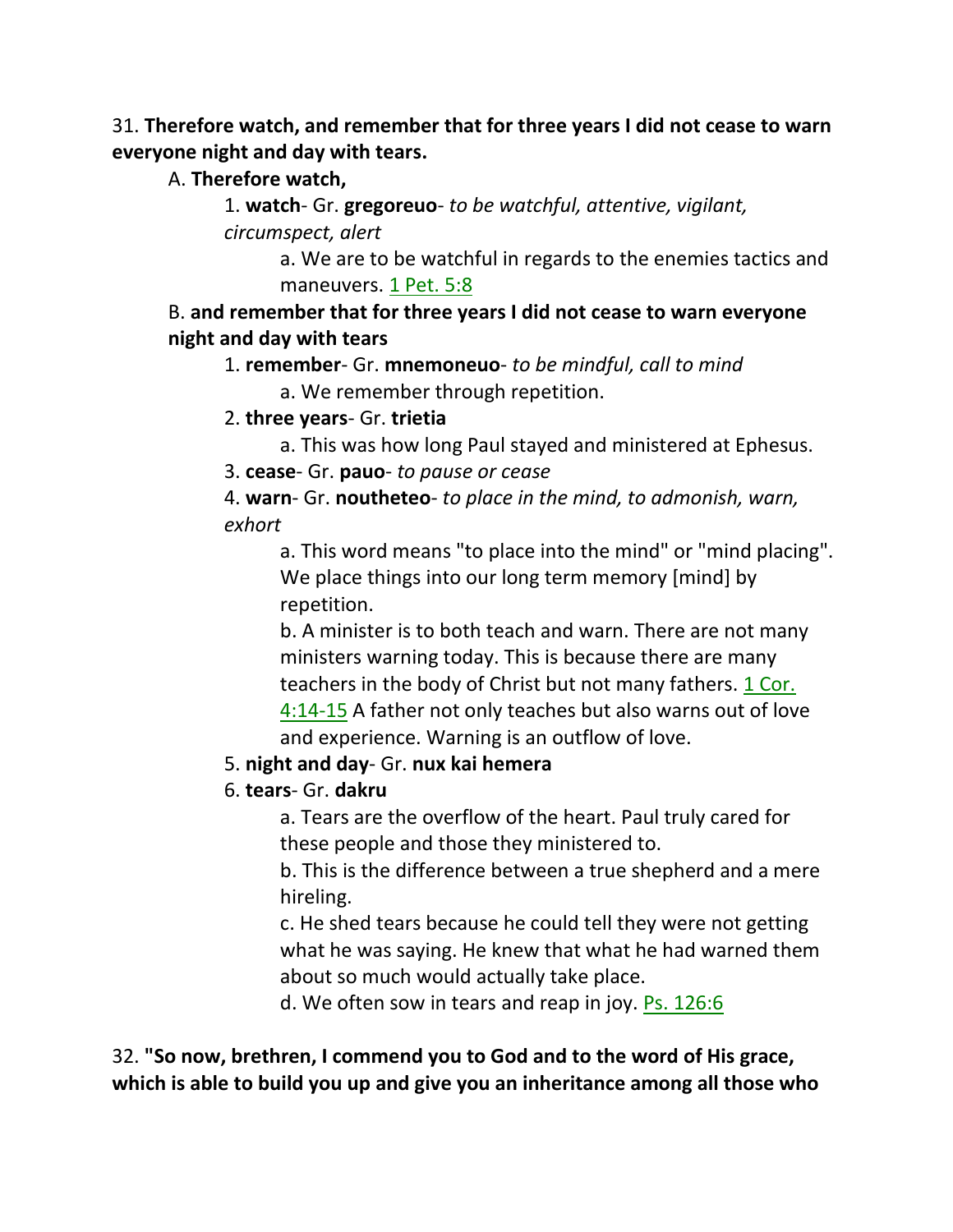#### **are sanctified.**

### A. **So now,**

### B. **Brethren**- Gr. **adelphos**

1. This is a major leadership lesson. When dealing with other Christian leaders that are under you, they are first and foremost brothers, not just subordinates. Paul always put the relationship in Christ first before function in ministry. Phil. 2:25, Eph. 6:21, Col. 1:6, Col. 4:7, 1 Thess. 3:2, Philemon 1:1

### C. **I commend you to God and to the word of His grace,**

1. **commend**- Gr. **paratithemi**- *to place before, to deposit, commit to the charge of, entrust*

a. A minister needs to hand over the saints of God into the safe keeping of God the Holy Spirit and to the Word of God's grace. It is not the job of a pastor to keep the saints. This is God's job through His Word!

### 2. **to God**

a. Once a Christian leaves the church service, a pastor needs to commend them to God, because they are Gods. We have established that they are not a pastor's sheep. He did not purchase them, Jesus did!

b. This is committing them to God the Holy Spirit that lives within them and can shepherd them throughout the week when they are not with you.

c. There has been some damaging practices in church history in which a pastor or church leader tries to control the entire life of believers. A pastor is not to be a lord over God's heritage. d. A pastor or church leader has been given spiritual oversight over the sheep, not natural oversight. This means they need to teach the spiritual principles of the Word of God and then commend the people to God the Holy Spirit and to the Word of God taught to them to guide them in all their natural affairs and situations of life.

### 3. **word**- Gr. **logos**

a. Here we see the second thing we are to commend the people of God to, when they leave church. A pastor is to teach the general principles of the Word of God, but then the Holy Spirit will guide them specifically in line with that general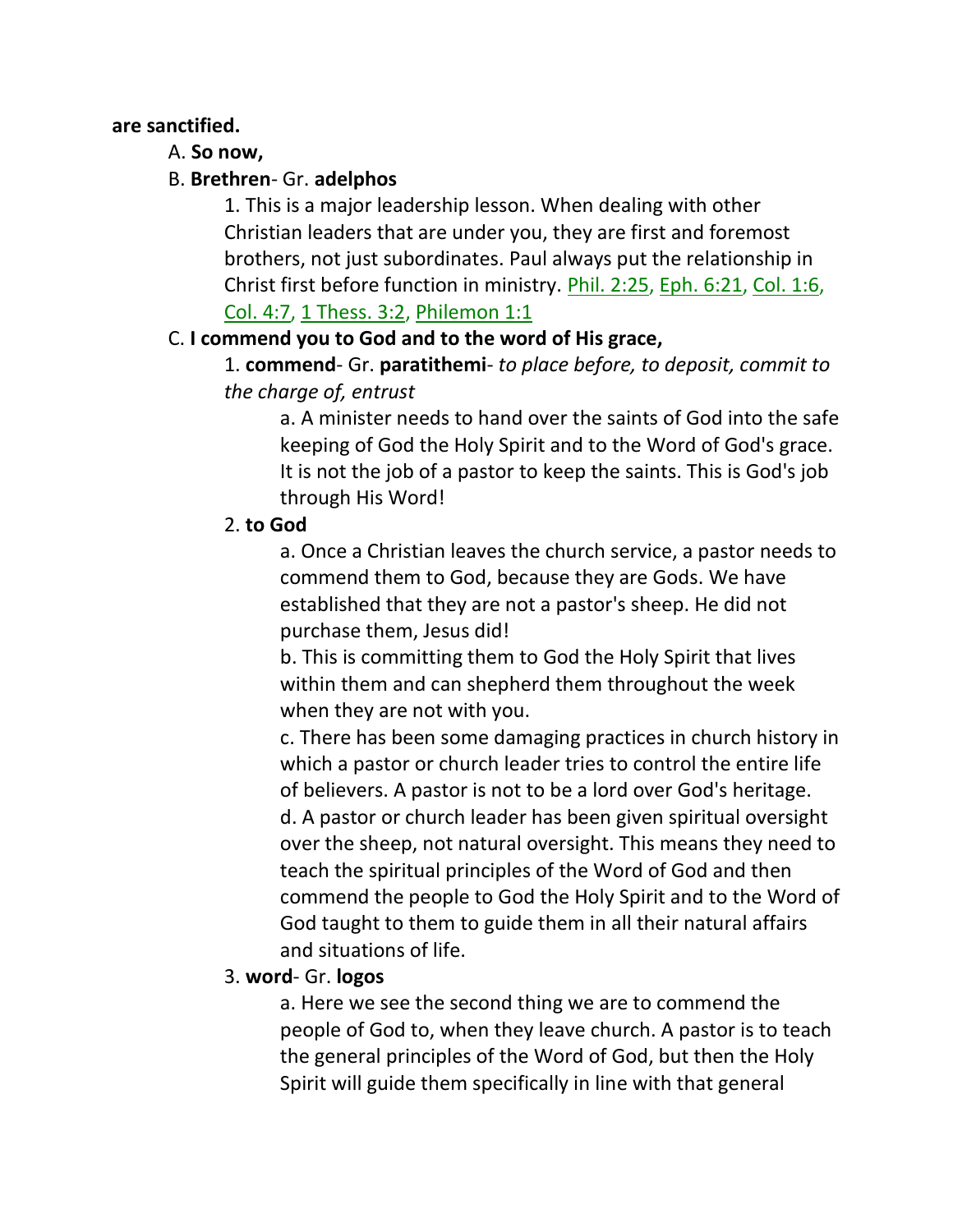teaching from the Word of God.

### 4. **grace**- Gr. **charis**

a. Notice it is not just the Word of God, but the Word of His grace. This means that the provisions of God's grace are clearly taught and shown to the people so they can tap into them to empower them during the week. We are not to teach the "Word of His law", but the "Word of His grace". The saints of God need to know who they are because of grace, what belongs to them because of grace, and what they can do because of grace.

b. Grace is not just the unmerited favor of God but also the empowering presence of God!

## D. **which is able to build you up and give you an inheritance among those who are sanctified**

### 1. **able**- Gr. **dunamai**

a. The grace of God empowers you and makes you able to carry out God's will for His glory.

### 2. **build you up**- Gr. **epoikodomeo**

a. Grace builds up, but legalism tears down. We are not to just tell the people to "do the Word" but tell them what has been **done by Jesus**, so that they can then do the Word.

### 3. **give**- Gr. **didomi**

### 4. **inheritance**- Gr. **kleronomia**

a. Our inheritance is given out of grace, not from merit. However, we must know about our inheritance and what is in it, before we can use it! The teaching of the New Covenant is really the reading, teaching, and proclaiming of a believer's inheritance in Christ. The Word of His grace imparts our inheritance to us.

#### 5. **among those**

6. **sanctified**- Gr. **hagiazo**- *to set apart, consecrete, make holy* a. This does not say among those who shall be sanctified or are being sanctified. No, this word is in the perfect tense in the Greek which means it has been done in the past with the results of it still coming up into the present. We HAVE BEEN sanctified in our born again spirit!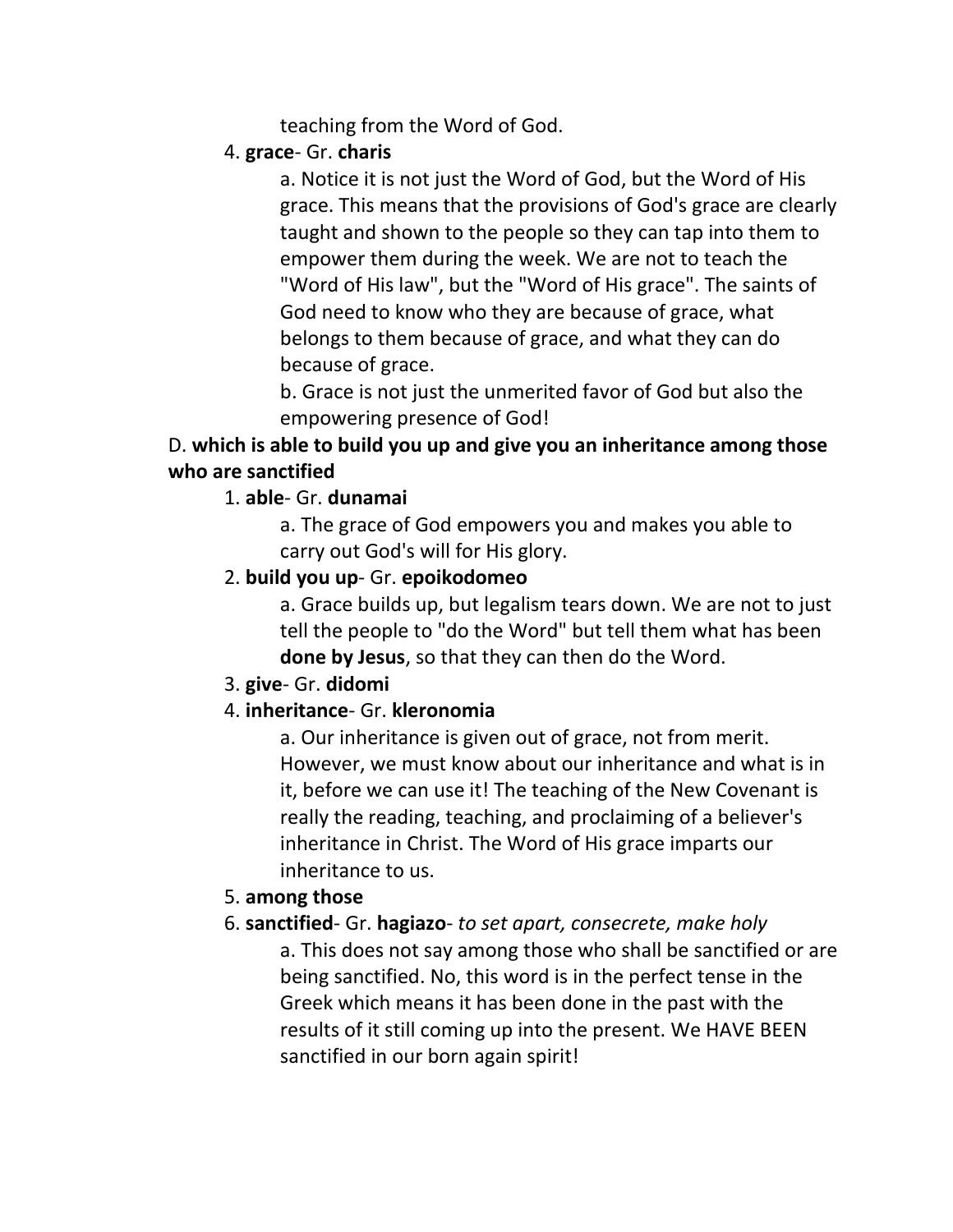#### 33. **I have coveted no one's silver or gold or apparel.**

A. **coveted**- Gr. **epithumeo**- *intense craving*

1. This chapter is replete with leadership lessons. Here we see that a Christian leader needs to be free from covetousness and not be driven by acquiring money especially at the detriment of the church. It is a serious offense to steal or extort money from the church.

2. *Even in those early days of the faith, covetousness, the love of gold and wealth, and the things gold and wealth can purchase, was after all the greatest temptation in a minister's life. Then as now, now as then!* -Popular NT Commentary

3. This was in contrast to the false teachers [wolves] that would come. They would greatly burden the church and then take from them. The Lord lifts burdens and gives. So does a New Covenant grace and faith minister!

### B. **silver**- Gr. **argurion**

### C. **gold**- Gr. **chrusion**

1. The love of money is a root of all kinds of evil and has been the occasion for the ruin of many a minister in church history. 1Ti 6:10 2. Many abuse their position in the ministry for personal gain. 1Co\_9:18

# D. **apparel**- Gr. **himatismos**- *garment; raiment, apparel, clothing* 1. Silver, gold, and fine clothing were the status symbols back in the day of Paul. There were no Rolex's or Rolls Royce's.

### 34. **Yes, you yourselves know that these hands have provided for my necessities, and for those who were with me.**

A. **Yes,**

# B. **you yourselves know that these hands have provided for my necessities,**

### 1. **these hands**- Gr. **houtos cheir**

a. I am sure as he said this that he raised up his hands for all to see. What is the significance of saying "these hands". This was because he did not delegate other people's hands to work in his behalf, but he was willing to work to support himself. b. Many ministers need to be bi-vocational for awhile until the

ministry can full support them.

c. It was Paul's consistent pattern to be bi-vocational when he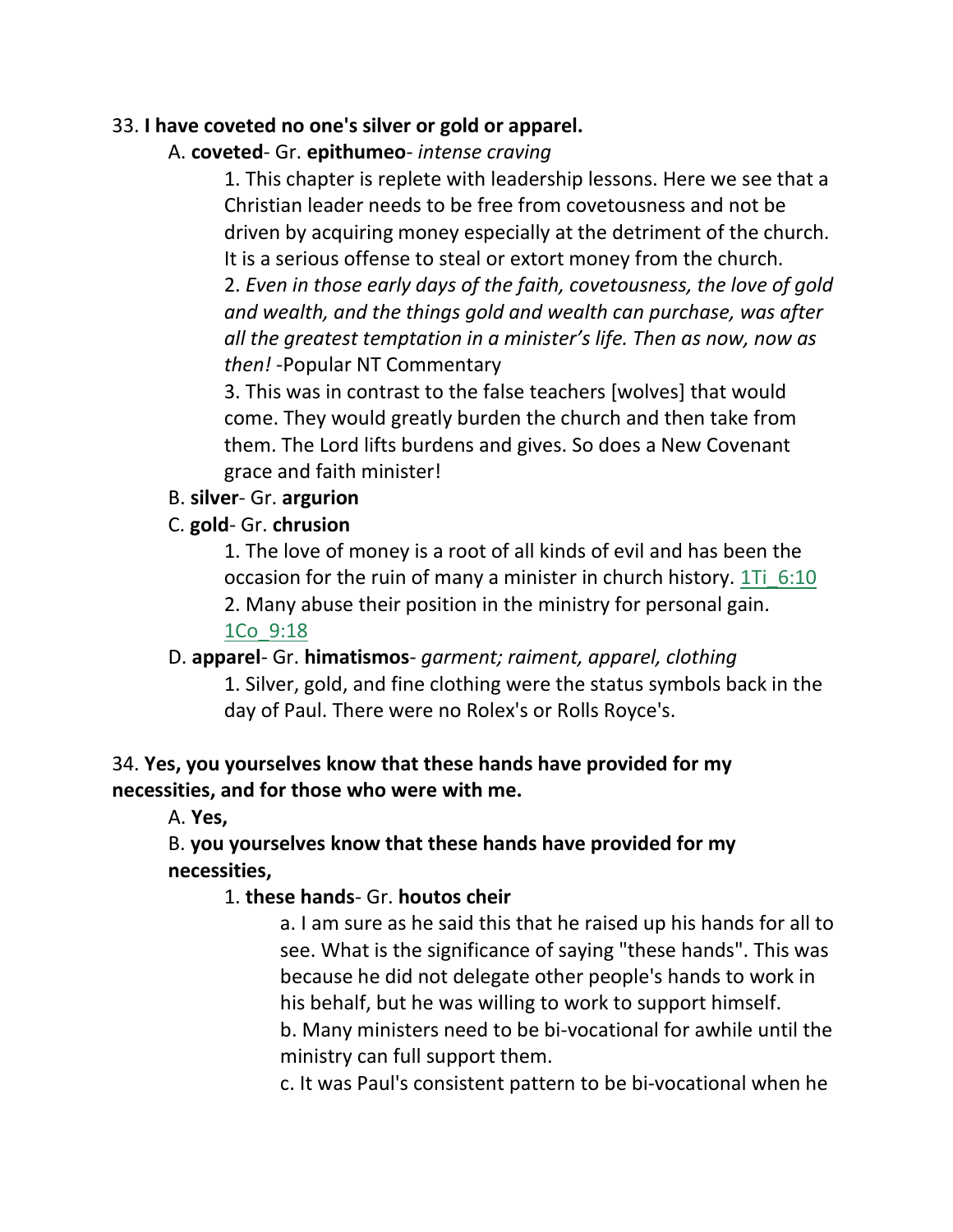traveled and ministered. 1Co\_4:12; 1Co\_9:6; 1Co\_9:14-15, 2Co\_11:7-10; 2Co\_12:13, 1Th\_2:9, 2Th\_3:8-9

2. **provided**- Gr. **hupereteo**- *to act as an under rower or subordinate* a. This word means to act as an under rower. What was an under rower? It was a servant who served under the deck of a large ship and rowed the oars. They did the work while those on the deck enjoyed the voyage. There were three levels of rowers. The highest deck of rowers did the least amount of work because their oars did not dip into the water very deep. The second deck had to work harder because their oars were deeper in the water than the first deck. Those in the third deck were called under rowers. These had hard labor because their oars went deepest into the water. Paul called himself an under rower! He was the leader, but served all with hard work!

#### 3. **necessities**- Gr. **chreia**

a. This is food, clothing, and shelter. 1 Tim. 6:8 A lot of what we call necessities are not necessities, they are nicities!

#### C. **and for those who were with me**

1. This is so powerful! Paul was the leader, but he said he worked to provide for himself but also of those on his team. He did not make his team work for providing for him while he rested. Wow! How rare is this attitude in the ministry today. This is called servant leadership and man do we need this kind of leadership today in our churches. 2. This does not mean that those traveling with Paul did not work as well.

35. **I have shown you in every way, by laboring like this, that you must support the weak. And remember the words of the Lord Jesus, that He said, 'It is more blessed to give than to receive.' "**

#### A. **I have shown you in every way,**

1. **shown**- Gr. **hupodeiknumi**- *to exhibit under the eyes, (figuratively) to exemplify*

a. The greatest sermons are lived in front of people, not spoken to people.

#### 2. **every way**

a. You heart's attitude and disposition will be displayed in every way whether it is humble servanthood and selfish pride.

#### B. **by laboring like this,**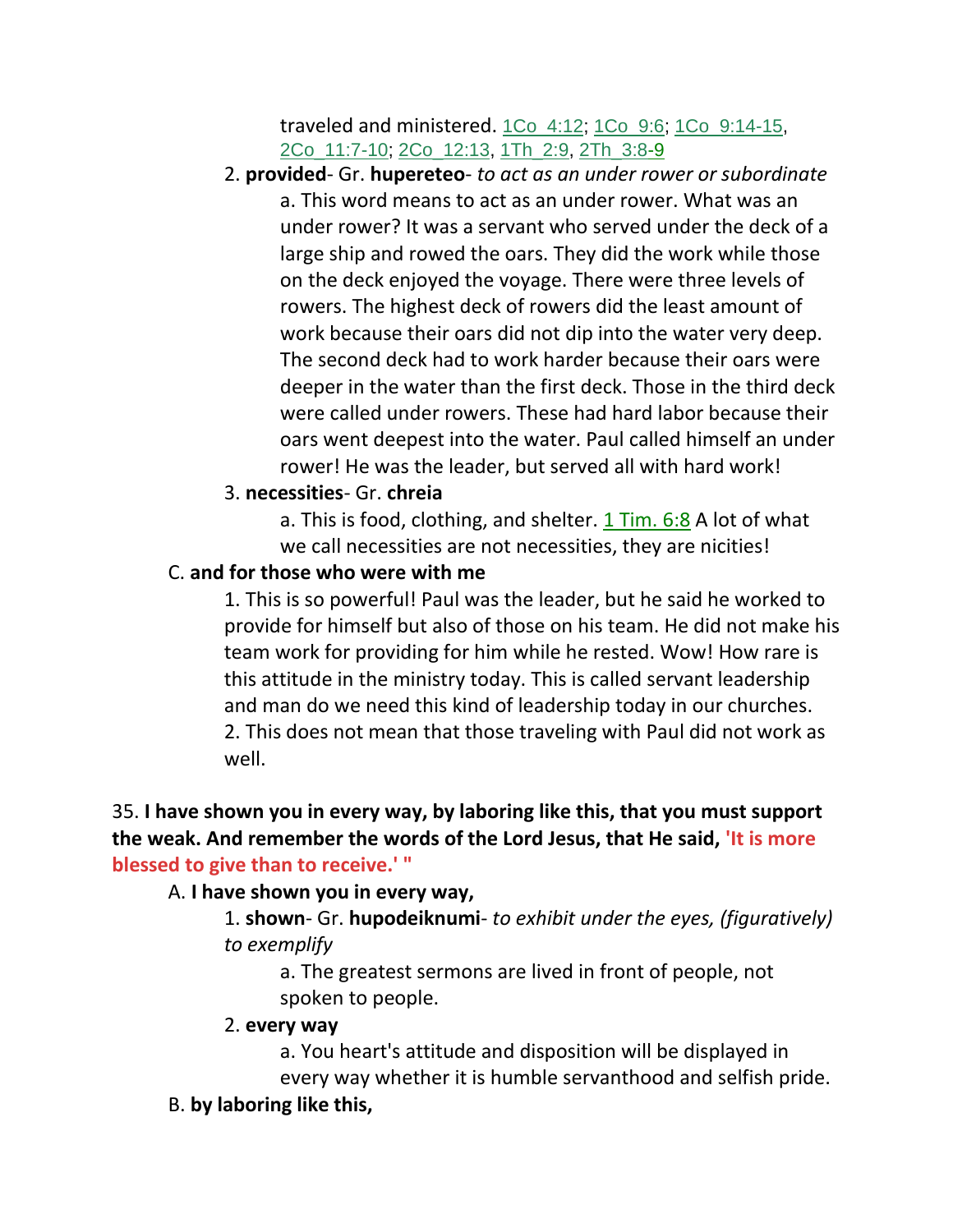## 1. **laboring**- Gr. **kopiao**- *to be wearied or spent with labor, faint from weariness, in NT to labor hard*

a. This words means hard work that leaves you very tired. Paul worked hard. Ministry is spelled W-O-R-K. We rest in Jesus, but we work in world.

# C. **that you must support the weak**

### 1. **support**- Gr. **antilambano**- *to aid, assist, help*

# 2. **weak**- Gr. **astheneo**- *weak, infirmed*

a. *The sense of which is, that they should labor with their hands as he did, and so support the weak; either such who were weak in body, and unable to work and help themselves, and therefore should be helped, assisted, relieved, and supported by the labours of others, that were able.* -Gill Commentary b. This would include the sick, disabled, and the elderly. We are called to support the weak. 1Th\_5:14 c. Our job is not just to meet our needs, but also to have to

give to those in need. Eph. 4:28

# D. **And remember the words of the Lord Jesus,**

- 1. **remember** Gr. **mnemoneuo**
- 2. **words** Gr. **logos**
- 3. **Lord Jesus**

a. We have no record of Jesus saying, "It is more blessed to give, than to receive" in the gospels. There are many things Jesus did and said that were not written in the gospels. Joh 21:25 Paul could have heard this orally transmitted from one of Jesus disciples or from James, the Lord's half-brother who heard Jesus say this during His earthly ministry. Paul had interaction with all of these. He might have heard this by direct revelation from Jesus like he did with communion. 1 Cor. 11:23

# E. **that He said,**

# 1. **said**- Gr. **epo**

# F. **It is more blessed to give than to receive**

# 1. **blessed**- Gr. **makarios**- *to be supremely blest; by extension fortunate, well off, happy*

a. The happiest and most joyful Christians are big givers!

# 2. **give**- Gr. **didomi**

a. It is more blessed to give than to receive because to give is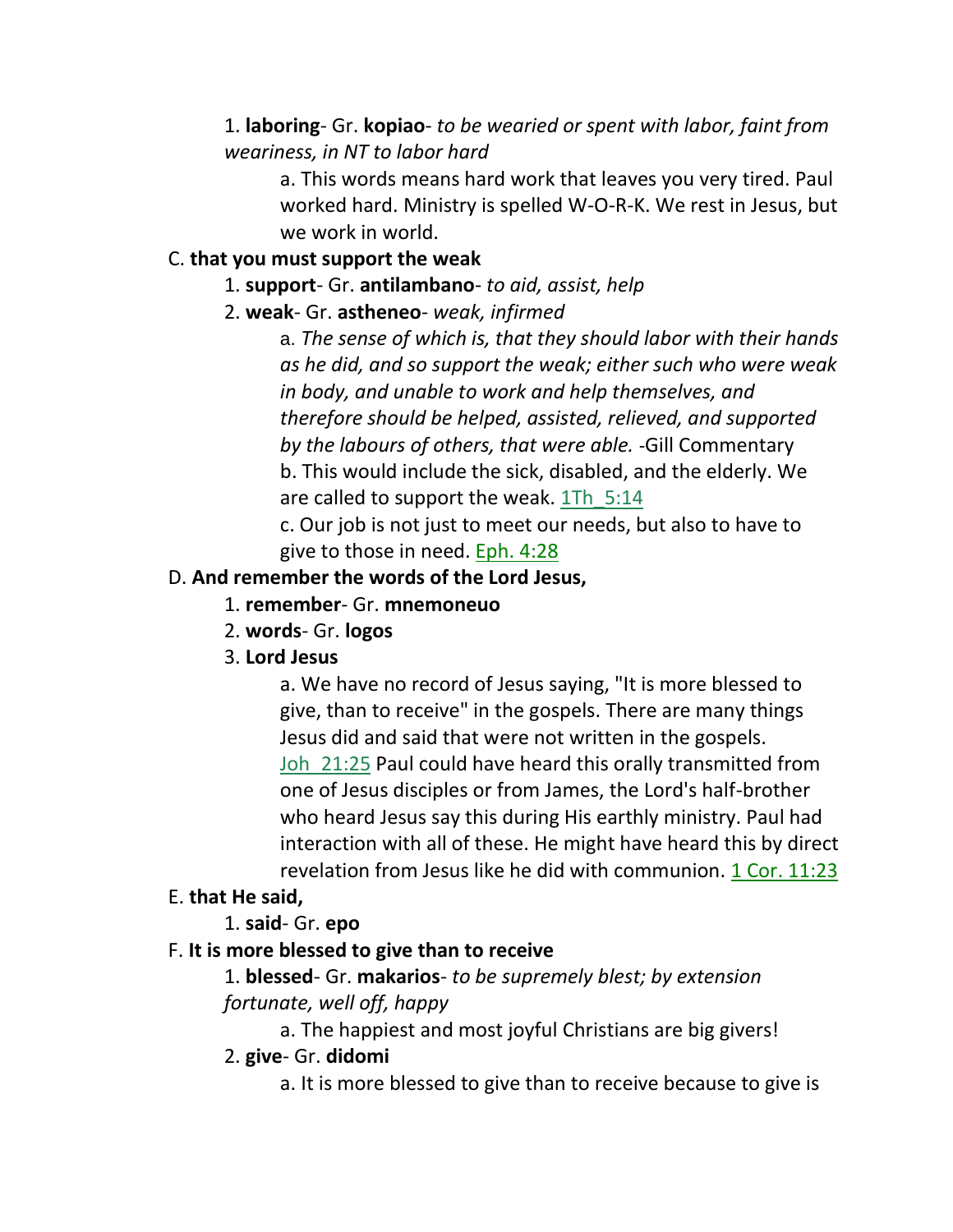to express the nature of God. He is a giver.

b. It is also more blessed to give than to receive because of the law of giving which states that what you give is given back to you in increased measure and multiplication, which leaves you more enriched than if you just received. Luke 6:38

### 3. **receive**- Gr. **lambano**

a. We must learn to give and to receive equally. Humility can give to others and receive from others. Some can give to others but not recieve from others. Some will receive from others but not give to others. It is rare to find someone who can equally give and receive.

### 36. **And when he had said these things, he knelt down and prayed with them all.**

### A. **And when he had said these things,**

1. **said**- Gr. **epo**

### B. **he knelt down and prayed with them all**

- 1. **knelt down** Gr. **tithemi autos gunu** *to place the knee* a. This is a position of respect and humility. If we don't do this with our actually body posture, we need to do it in our heart. Many bow their knees but not their hearts.
- 2. **prayed** Gr. **proseuchomai**

# 37. **Then they all wept freely, and fell on Paul's neck and kissed him,**

### A. **Then they all wept freely,**

# 1. **wept freely**- Gr. **ginomai hikanos klauthmos pas**- *all began to weep and lament considerably*

a. This reveals something very telling. They were knitted to Paul at a heart level. Paul did not just teach them but became attached to them emotionally at a heart level as well. b. If a pastor announces he is leaving, and no one in the congregation cries about it, then I dare say that pastor just taught them, but did not make a heart connection with them. Tears are the overflow of the heart.

### B. **and fell on Paul's neck and kissed him**

### 1. **fell on**- Gr. **epipito**

a. This is the same thing said about the Father with the